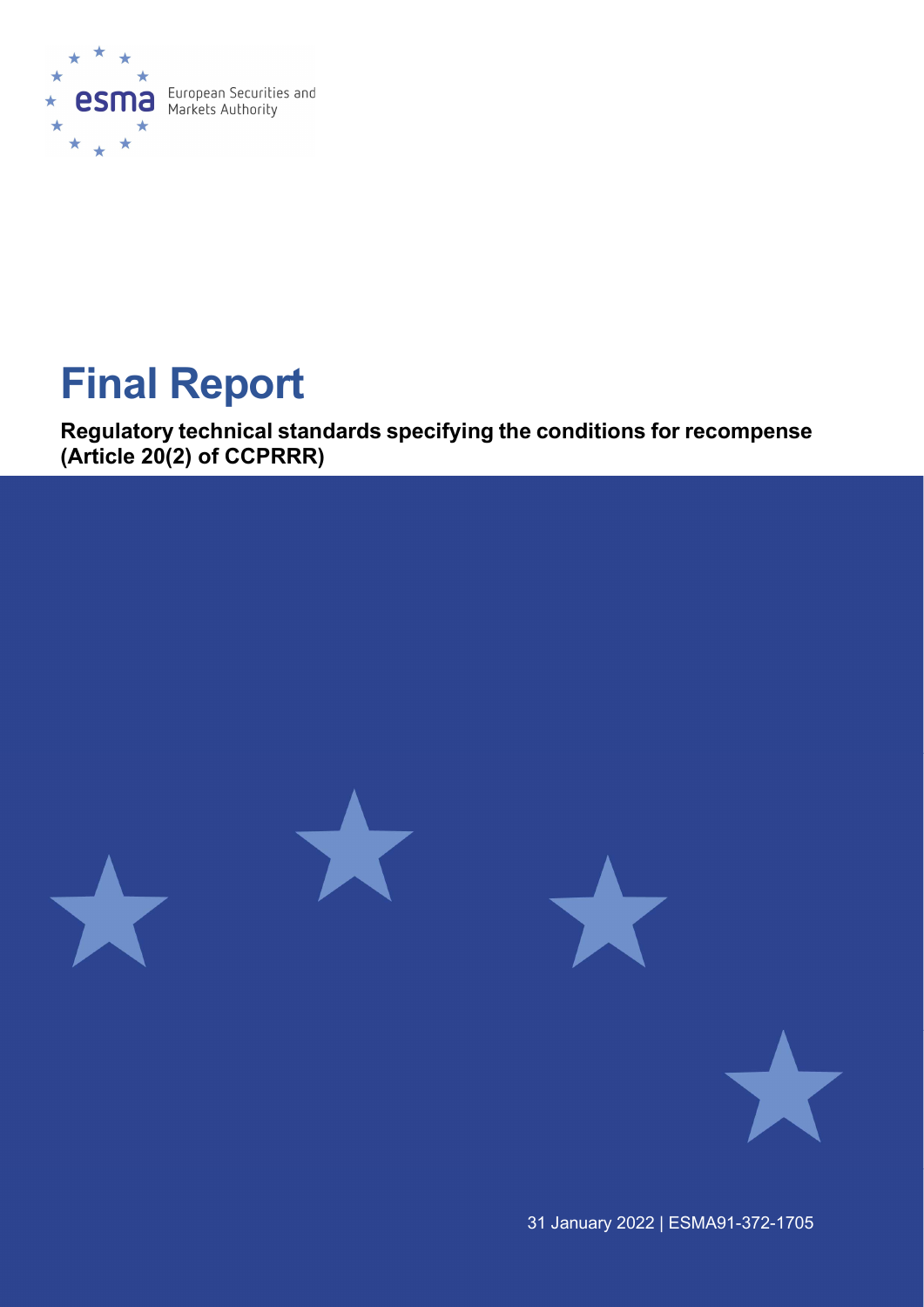

# Table of Contents

| 1              |     |       |  |                                                                                  |  |
|----------------|-----|-------|--|----------------------------------------------------------------------------------|--|
| $\overline{2}$ |     |       |  |                                                                                  |  |
| 3              |     |       |  |                                                                                  |  |
|                | 3.1 |       |  |                                                                                  |  |
|                | 3.2 |       |  |                                                                                  |  |
|                |     | 3.2.1 |  |                                                                                  |  |
|                |     | 3.2.2 |  | Non-contractually committed losses stemming from VMGH measures 6                 |  |
|                |     | 3.2.3 |  |                                                                                  |  |
| 4              |     |       |  |                                                                                  |  |
|                | 4.1 |       |  |                                                                                  |  |
|                | 4.2 |       |  |                                                                                  |  |
|                | 4.3 |       |  |                                                                                  |  |
| 5              |     |       |  |                                                                                  |  |
|                | 5.1 |       |  |                                                                                  |  |
|                |     | 5.1.1 |  |                                                                                  |  |
|                |     | 5.1.2 |  |                                                                                  |  |
|                | 5.2 |       |  |                                                                                  |  |
|                | 5.3 |       |  |                                                                                  |  |
| 6              |     |       |  |                                                                                  |  |
|                | 6.1 |       |  | Annex I - Legislative mandate to develop technical standards14                   |  |
|                | 6.2 |       |  |                                                                                  |  |
|                | 6.3 |       |  | Annex III - Advice of the Securities and Markets Stakeholder Group23             |  |
|                | 6.4 |       |  | Annex IV -Draft regulatory technical standards specifying the conditions for the |  |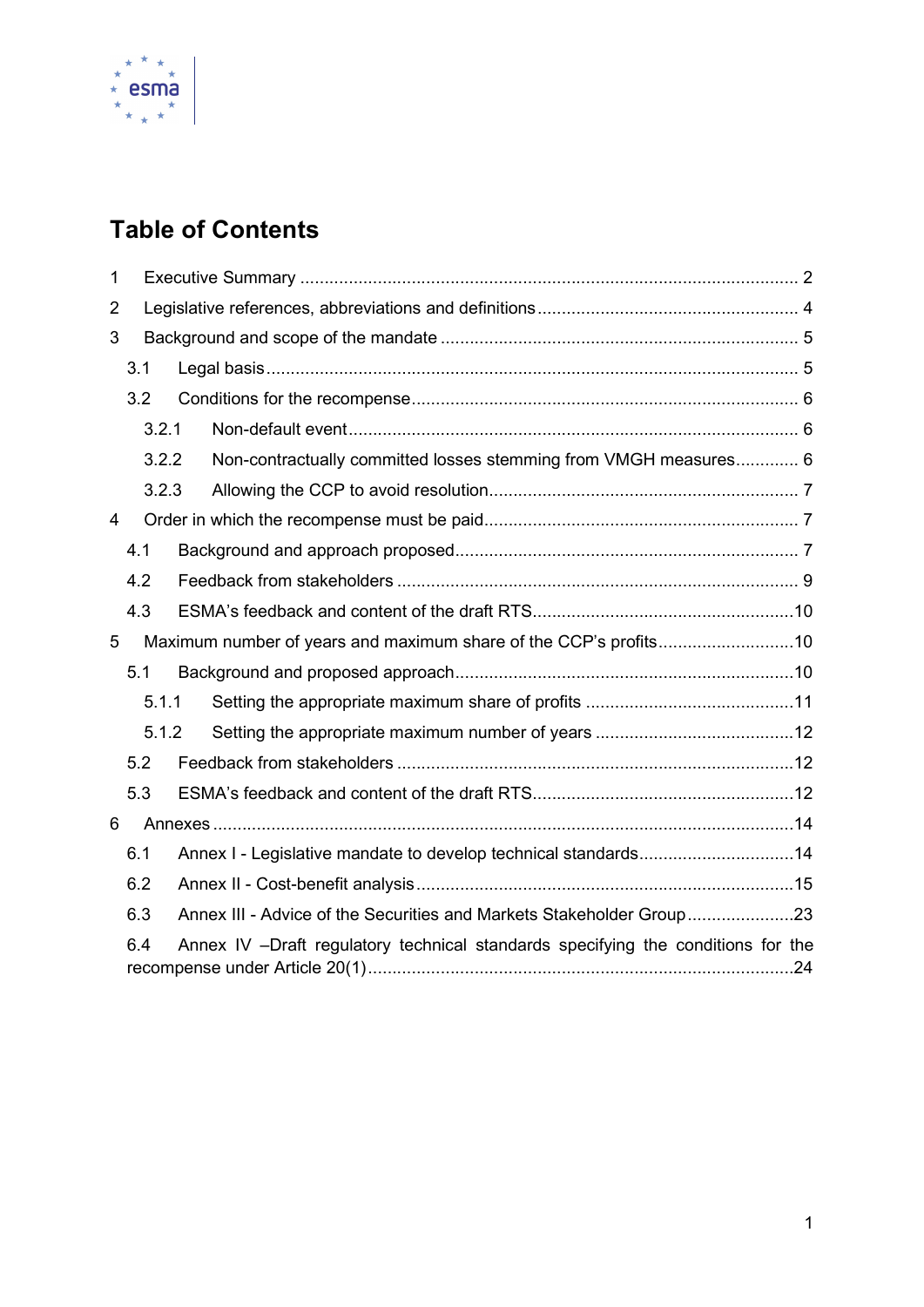

## 1 Executive Summary

### Reasons for publication

Article 20(1) of Regulation (EU) 2021/23 ('CCPRRR') introduces a recompense mechanism, where a CCP in recovery caused by a non-default event has applied the arrangements and measures to reduce the value of any gains payable to non-defaulting clearing members set out in the recovery plan, and as a result has not entered into resolution. In that case, the CCP's competent authority may require the CCP to compensate the clearing members for their losses or require the CCP to issue instruments recognising a claim on its future profits. This recompense mechanism only applies to losses not contractually committed in the default management or recovery phases.

Article 20(2) of CCPRRR mandates ESMA to develop draft regulatory technical standards (RTS) to specify the conditions of this recompense mechanism. The RTS shall specify the order in which the recompense must be paid, the maximum number of years during which instruments recognising a claim on future profits of the CCP shall entitle the possessor to receive payments, and the maximum share of a CCP's annual profit that shall be used towards payments relating to these instruments.

ESMA shall submit those draft regulatory technical standards to the Commission 12 months after the CCPRRR entered into force.

ESMA published a Consultation Paper with its draft regulatory technical standards under Article 20(1) of CCPRRR on 12 July 2021. The consultation ended on 20 September 2021. ESMA received 5 responses.

The Final Report takes into account the feedback provided by the respondents to the consultation, and noted the view of the Securities and Markets Stakeholder Group.

### **Contents**

The Final Report provides the draft regulatory standards specifying the order in which recompense must be paid, the appropriate maximum number of years and the appropriate maximum share of the CCP's annual profits referred to in the second subparagraph of paragraph 1 of Article 20 of CCPRRR.

Section 3 introduces the scope of the legal mandate and provides background on the circumstances under which a competent authority may require a CCP to recompense nondefaulting clearing members.

Sections 4 and 5 are then dedicated to the two elements that ESMA is mandated to specify in the draft RTS, i.e. the order of payment of the recompense (Section 4) and the maximum number of years and maximum share of the CCP's profits (Section 5). Each section provides background on the proposed approach, describes the feedback received from the public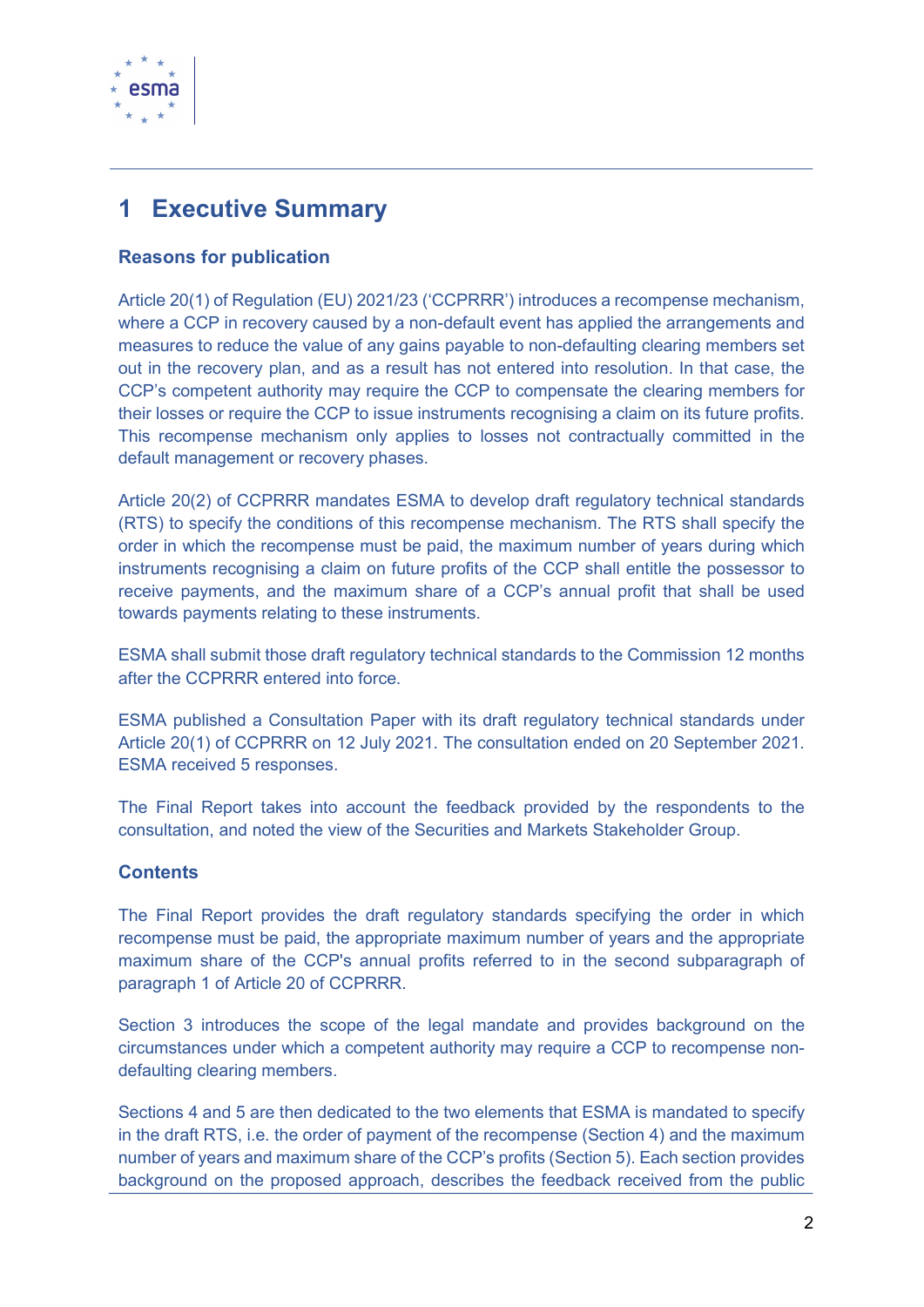

consultation, and finally introduces the approach chosen by ESMA for the proposed draft RTS.

The Annexes contain the mandate for ESMA to develop these draft regulatory technical standards (Annex I), the cost-benefit analysis (Annex II), the advice of the SMSG (Annex III) and the draft regulatory technical standards (Annex IV).

### Next Steps

ESMA is submitting the Final Report and draft regulatory technical standards to the European Commission. The Commission has three months to decide whether to adopt the regulatory technical standards (in the form of a Commission Delegated Regulation). Following the adoption by the Commission, the regulatory technical standards are then subject to non-objection by the European Parliament and the Council.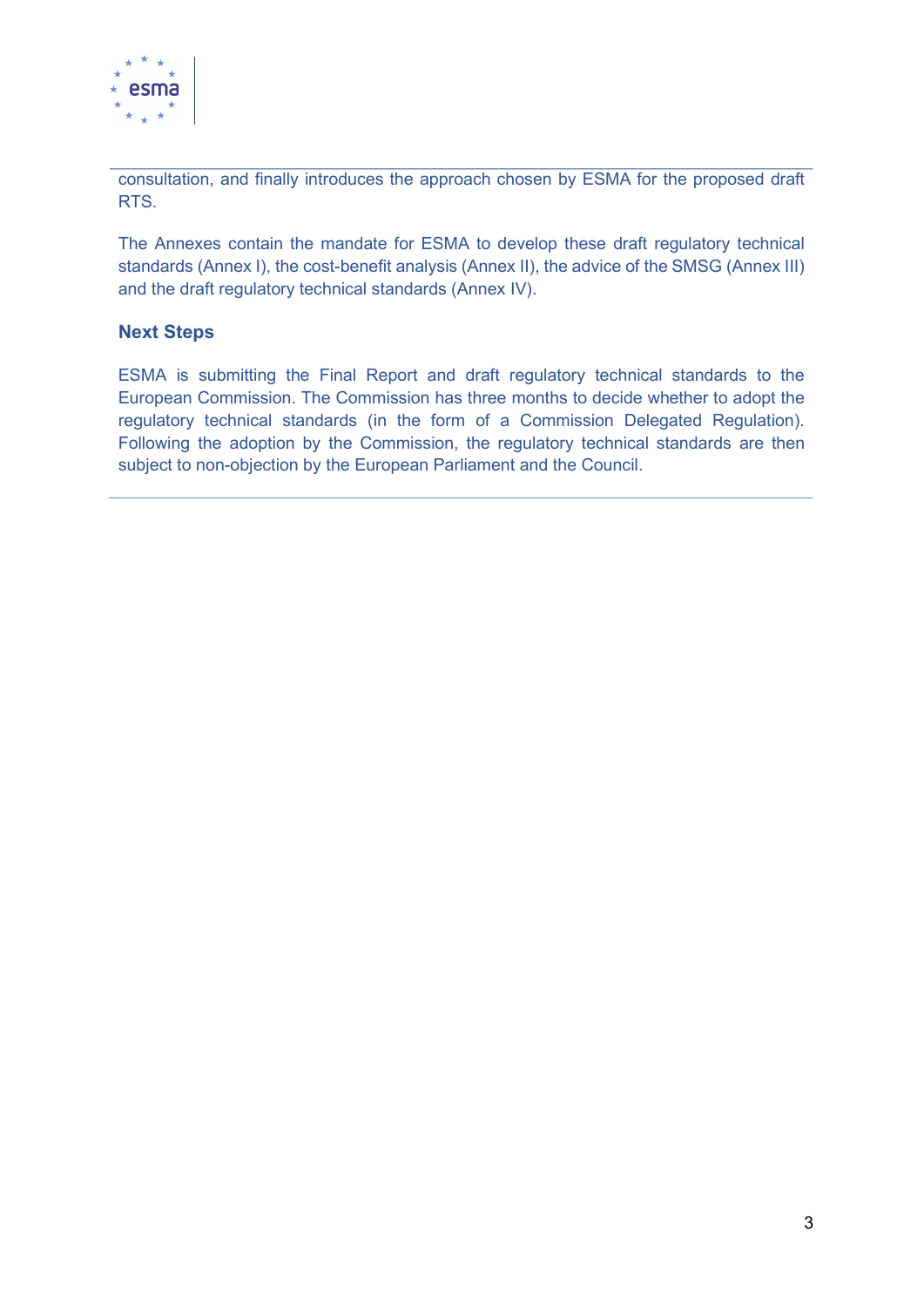

# 2 Legislative references, abbreviations and definitions

### Legislative references

| <b>CCPRRR</b>        | Regulation (EU) 2021/23 of the European Parliament<br>and of the Council of 16 December 2020 on a framework<br>for the recovery and resolution of central counterparties<br>(OJ L 22, 22.1.2021, p. 1)                                               |
|----------------------|------------------------------------------------------------------------------------------------------------------------------------------------------------------------------------------------------------------------------------------------------|
| <b>EMIR</b>          | Market Infrastructures Regulation –<br>European<br>Regulation (EU) No 648/2012 of the European<br>Parliament and Council of 4 July 2012 on OTC<br>derivatives, central<br>counterparties<br>trade<br>and<br>repositories (OJ L 201, 27.7.2012, p. 1) |
| <b>Abbreviations</b> |                                                                                                                                                                                                                                                      |
| <b>CCP</b>           | <b>Central Counterparty</b>                                                                                                                                                                                                                          |
| <b>CM</b>            | <b>Clearing Member</b>                                                                                                                                                                                                                               |
| <b>CPMI</b>          | <b>Committee on Payments and Market Infrastructures</b>                                                                                                                                                                                              |
| <b>EC</b>            | <b>European Commission</b>                                                                                                                                                                                                                           |
| <b>ESMA</b>          | <b>European Securities and Markets Authority</b>                                                                                                                                                                                                     |
| FSB                  | <b>Financial Stability Board</b>                                                                                                                                                                                                                     |
| <b>IOSCO</b>         | International Organisation of Securities Commissions                                                                                                                                                                                                 |
| OJ                   | The Official Journal of the European Union                                                                                                                                                                                                           |
| <b>RTS</b>           | <b>Regulatory Technical Standards</b>                                                                                                                                                                                                                |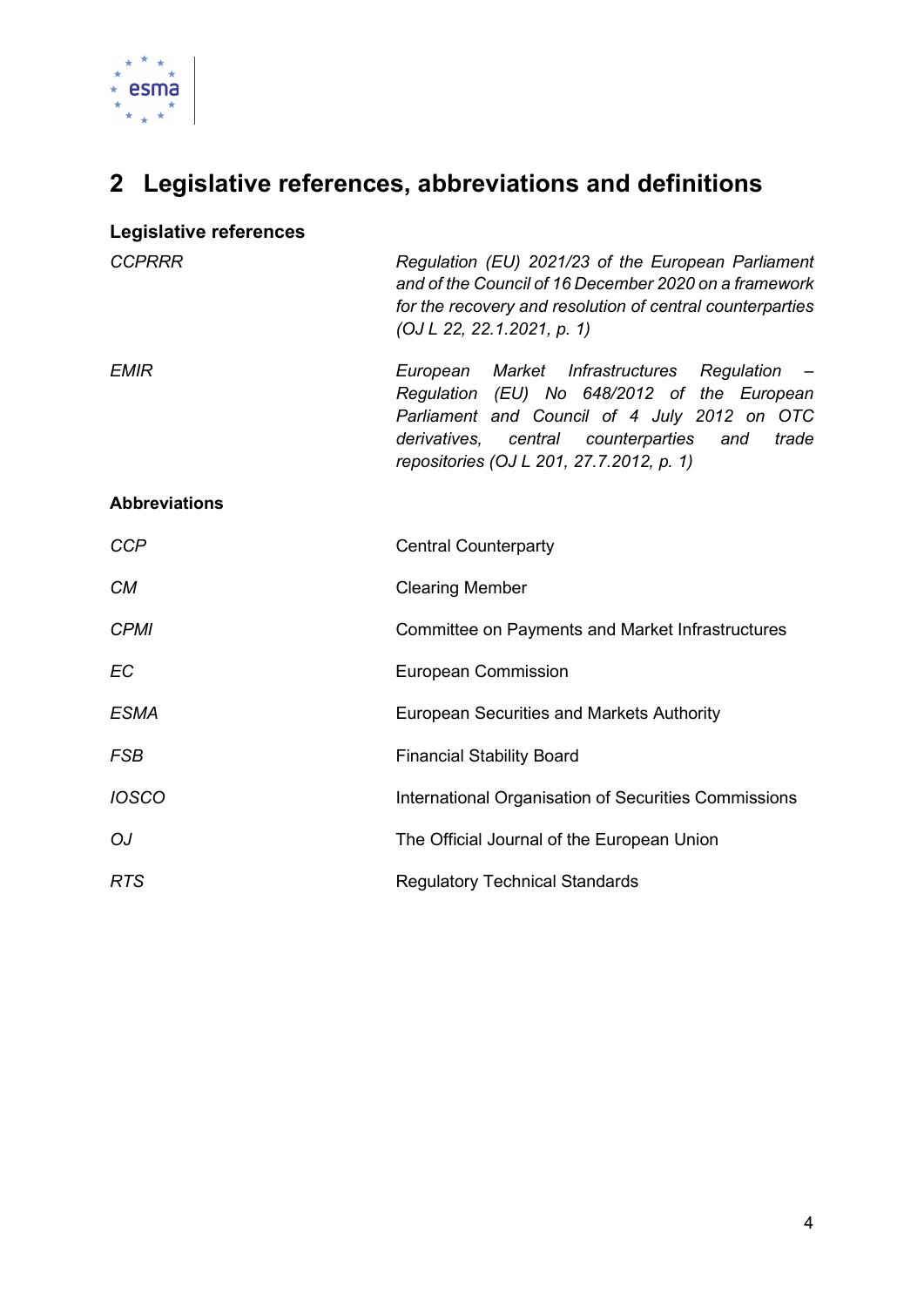

# 3 Background and scope of the mandate

### 3.1 Legal basis

1. Under Article 20(1) of CCPRRR, EU CCPs may be required to compensate their clearing members for their losses, where they have applied variation margin gains haircutting measures in recovery following a non-default event, and as a result has not entered resolution.

#### Recital 27

In the exceptional cases of variation margin gains haircutting following a non-default event and if recovery is successful, the competent authority should be able to require the CCP to recompense its clearing members proportionate to their loss in excess of their contractual commitments, through cash payments or, where appropriate, to require the CCP to issue instruments recognizing a claim on the future profits of the CCP.

### Article 20(1)

Without prejudice to the responsibility of clearing members to take losses which go beyond the default waterfall, where a CCP in recovery caused by a non-default event has applied the arrangements and measures to reduce the value of any gains payable by the CCP to non-defaulting clearing members set out in its recovery plan, and as a result has not entered resolution, the competent authority of the CCP may require the CCP to recompense the clearing members for their loss through cash payments or, where appropriate, may require the CCP to issue instruments recognising a claim on the future profits of the CCP. The possibility to provide recompense to non-defaulting clearing members shall not apply to their contractually committed losses in the default management or recovery phases.

The cash payments or the value of instruments recognising a claim on future profits of the CCP issued to each affected non-defaulting clearing member shall be proportionate to its loss in excess of its contractual commitments. The instruments recognising a claim on future profits of the CCP shall entitle the possessor to receive payments from the CCP on an annual basis until the loss has been recouped, if possible in full, subject to an appropriate maximum number of years from the date of issuance. If the non-defaulting clearing members have passed on the excess losses to their clients, the non-defaulting clearing members shall be obligated to pass the payments received by the CCP on to their clients, to the extent that the losses being recompensed refer to arise from client positions. An appropriate maximum share of the CCP's annual profits shall be used towards payments relating to those instruments.

2. As per Article 20(2) of CCPRRR, ESMA has a mandate to develop a draft RTS specifying the order in which such recompense must be paid, the appropriate maximum number of years and the appropriate maximum share of the CCP's annual profits that can be used in the context of this recompense scheme.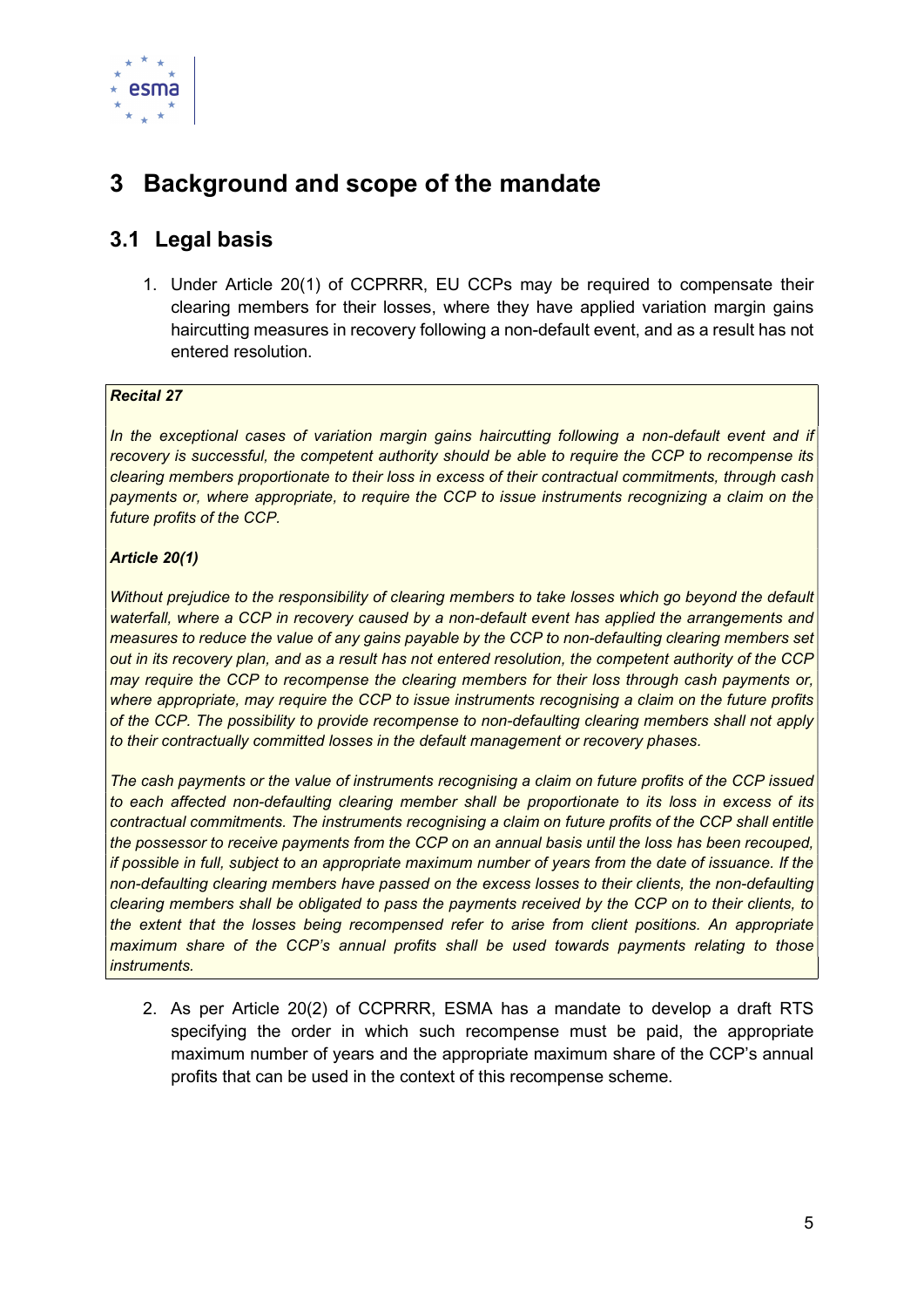

#### Article 20(2)

ESMA shall develop draft regulatory technical standards to specify the order in which recompense must be paid, the appropriate maximum number of years and the appropriate maximum share of the CCP's annual profits referred to in the second subparagraph of paragraph 1.

ESMA shall submit those draft regulatory technical standards to the Commission by 12 February 2022.

The Commission is empowered to supplement this Regulation by adopting the regulatory technical standards referred to in this paragraph in accordance with Articles 10 to 14 of Regulation (EU) No 1095/2010.

### 3.2 Conditions for the recompense

3. Under Article 20(1) of CCPRRR a competent authority may require a CCP to compensate clearing members for their losses in a very specific scenario. The recompense may only be required by the competent authority (i) following a nondefault event, (ii) where the CCP has applied measures to the value of gains payable to non-defaulting clearing members (i.e. the variation margin gains haircutting, also known and hereafter referred to as 'VMGH'), which go beyond the contractually committed obligations, and (iii) that such measures have allowed the CCP to avoid being placed into resolution. ESMA's mandate under Article 20(2) of CCPRRR is to further specify the conditions of this compensation scheme.

#### 3.2.1 Non-default event

- 4. In accordance with Article 2(9) of CCPRRR, a non-default event is a "scenario in which losses are incurred by a CCP for any reason other than a default event, including but not limited to, business, custody, investment, legal or operational failures or fraud, including failures resulting from cyber-attacks". The draft RTS presented in this Final Report only covers the situation where a CCP in recovery caused by a non-default event has applied the arrangements and measures to reduce the VMGH payable by the CCP to non-defaulting clearing members set out in its recovery plan.
- 5. For the avoidance of doubt, a loss may occur from a non-default event at the same time as a default event, but this would not affect the possibility of the competent authority of the CCP to require the CCP to recompense the relevant clearing members in relation to the relevant losses deriving from the application of VMGH measures following the non-default event.
- 3.2.2 Non-contractually committed losses stemming from VMGH measures
	- 6. As specified under Article 20(1) of CCPRRR, the competent authority may require the CCP to recompense non-defaulting clearing members only where the CCP has applied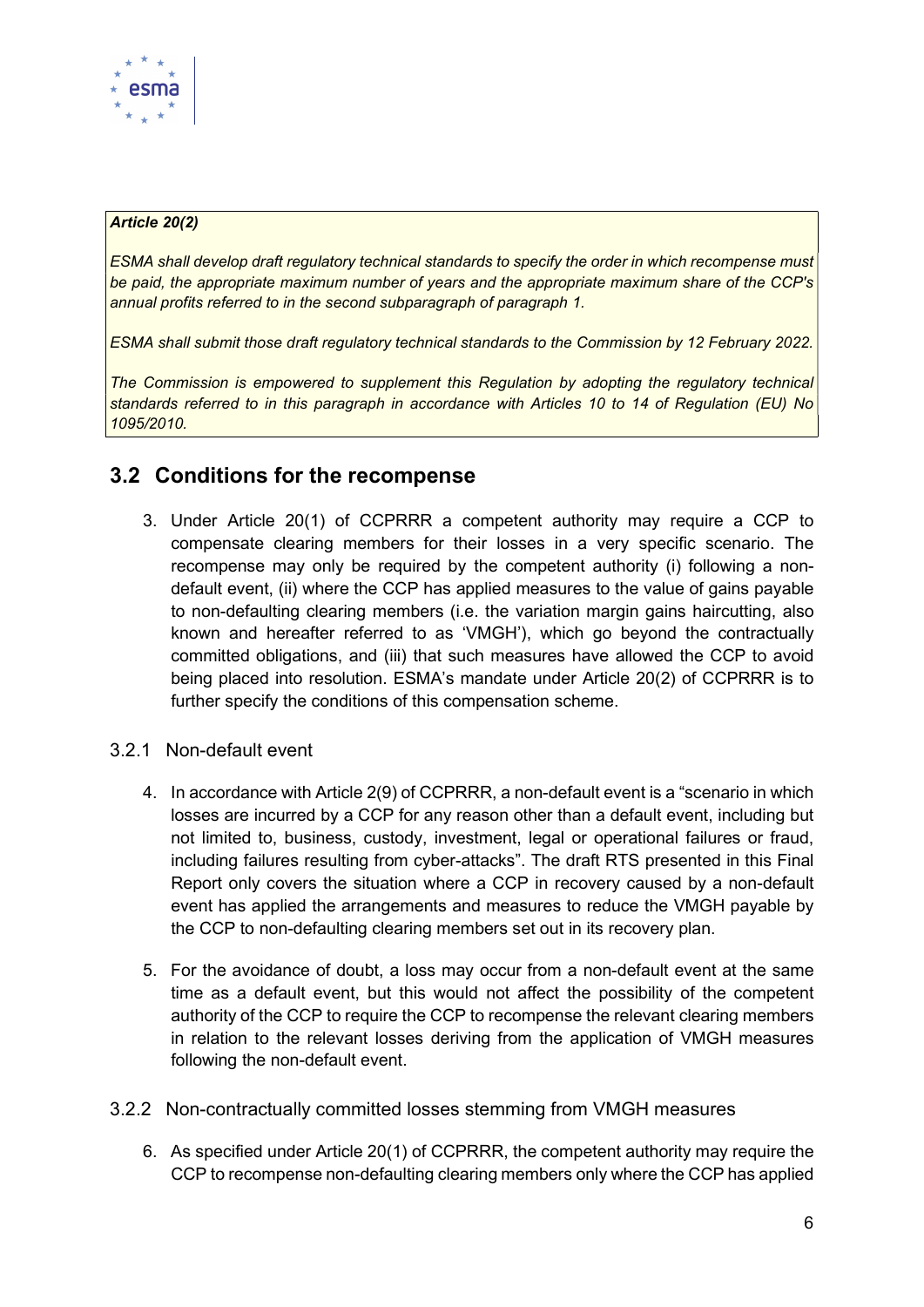

VMGH measures, whilst contractually committed losses shall be excluded from the recompense.

- 7. It is therefore noted that VMGH makes it temporarily possible for CCPs to withhold variation margins that are calculated based on the exposure between the parties as calculated based on the CCP's margin/collateral framework/methodologies and that are due to be returned to the clearing member. Whilst the rulebook or the recovery plan of the CCP may very well regulate how VMGH measures are to be applied it is understood that for a VMGH measure to qualify for a possible recompense under Article 20(1) of CCPRRR it should have been provided by the clearing member on a voluntary basis i.e. the clearing member should have consented to the application of VMGH measures at the time of their application. Any obligation on a clearing member to apply VMGH measures would qualify as contractually committed or pre-agreed losses and would not qualify for possible recompense.
- 8. Hence, the competent authority may only require any potential recompense as referred to in Article 20(1) of CCPRRR and further specified in the draft RTS where the VMGH measures are not contractually pre-agreed between the CCP and the clearing member either in the CCP's internal rules or in a separate agreement with the CCP.
- 3.2.3 Allowing the CCP to avoid resolution
	- 9. Under Article 20(1) of CCPRRR the recompense may only be required by the competent authority where the measures implemented by the CCP have made the recovery successful, i.e. where the CCP has not entered into resolution. In other words, should the CCP enter into resolution, even after having applied the VMGH measures referred to in Article 20(1) of CCPRRR, the competent authority may not require the CCP to compensate non-defaulting clearing members for their losses.
	- 10. ESMA however notes that the criterion of not entering into a resolution is not further specified, hence there is no sequencing or time limitation to define that the CCP has avoided resolution. The timing of the contributions may though have an impact on any recompense that may be decided to be made to the relevant clearing members and the "order" of recompense to ensure equal treatment if there are several non-default events.

### 4 Order in which the recompense must be paid

### 4.1 Background and approach proposed

- 11. In accordance with Article 20(2) of CCPRRR, the draft RTS should first specify the order in which the recompense shall be paid.
- 12. In the context of the recompense under Article 20(1) of CCPRRR, it is understood that the "order of payment" refers to the order of priority between multiple non-defaulting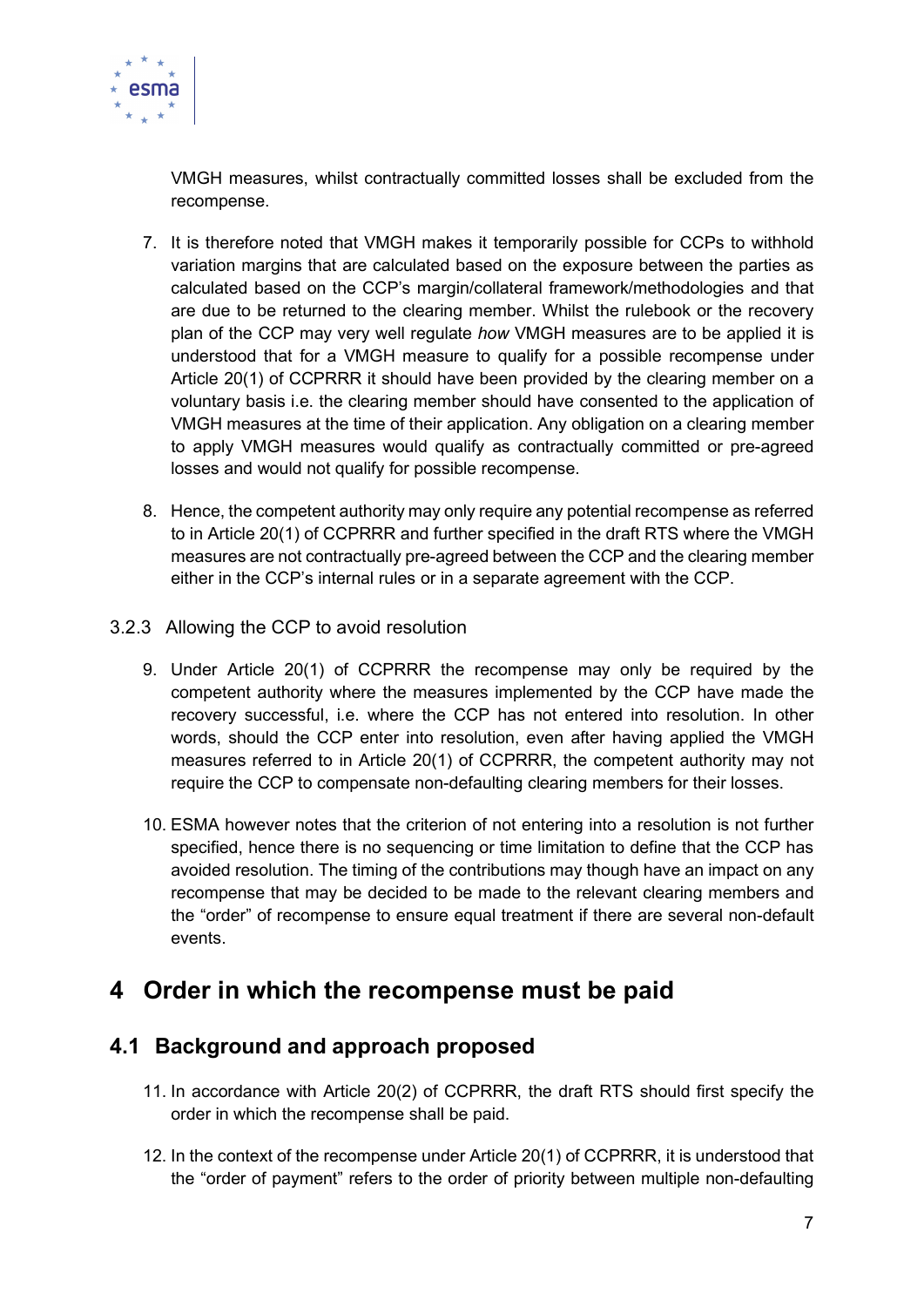

clearing members which have been determined as eligible for compensation, i.e., that meet all the conditions under Article 20(1) of CCPRRR (not being in default, having made a voluntary contribution, losses not contractually committed and the CCP having avoided resolution). The draft RTS should therefore specify the order in which different non-defaulting clearing members that are eligible for recompense (eligible claims) would be entitled to receive cash payments or receive and hold instruments recognising a claim on future profits in relation to the contribution made.

- 13. ESMA notes that the recompense of the eligible claims to non-defaulting clearing members shall be proportionate to their losses in excess of their contractual commitments. In order to ensure such proportionality, a first approach could therefore be not to specify any order between eligible claims, i.e., all non-defaulting clearing members would be treated equally.
- 14. However, ESMA considered another approach to reflect an order of payment in the draft RTS subject to consultation. In order to incentivize clearing members to voluntarily contribute, i.e., by agreeing for the CCP to withhold variation margin payments due to the clearing member in order to help the CCP to avoid resolution, an order of priority could be established between all non-defaulting clearing members that contributed based on when they contributed. Under that "first-in / first-out" rule, the competent authority would require the CCP to recompense in priority clearing members for their contributions made on the first three working days following the request from the CCP (senior ranking claims) before any remaining clearing members contributing on the following days. In other words, late contributors would only be recompensed for example where all senior ranking CMs have been repaid in full, where possible.
- 15. Under that approach for the order of payment, the proposed draft RTS would therefore specify the following:
- The order of recompense among multiple non-defaulting clearing members entitled to recompense depends on when such clearing member contributed i.e. where such contribution is made closer to the request of the CCP following a non-default event, (taking the date of the contribution as reference), such contribution would qualify as a senior ranking contribution and result in a senior ranking claim. Recompense shall be made in priority to such clearing members having made a senior ranking contribution and the senior ranking claim shall be recompensated in full before the remaining clearing members, that have voluntarily been subject to a VMGH measures, are subject to recompense.
- The cash payments / distribution of instruments recognising a claim on future profits shall be proportional to the losses identified of each equally ranked eligible claim (i.e., senior ranking claims compared to other legitimate claims made by clearing members) by a non-defaulting clearing member; and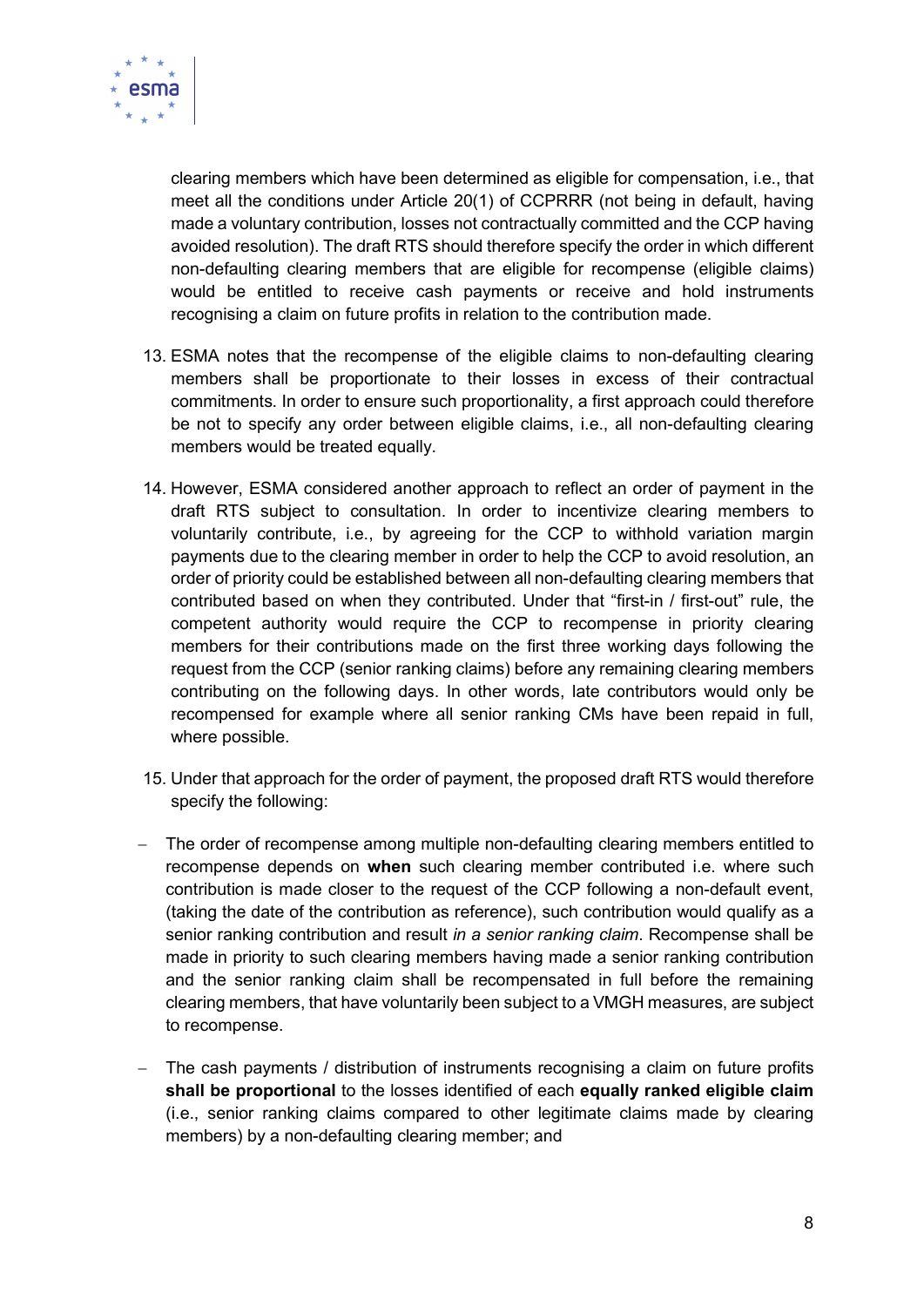

- Where the compensation is provided both in cash and instruments recognising a claim on future profits, the split in allocating the different instruments of recompense against eligible claims among non-defaulting clearing members, should be identical.
- 16. In addition, ESMA notes that under Article 20(1) of CCPRRR the recompense payments to the holders of instruments recognising a claim on future profits shall be taken from the CCPs' future annual profits<sup>1</sup>. In order to ensure consistency in the application of the recompense payments, the consultation paper also considered how to define the profits in this context.
- 17. For consistency, it was suggested that the profits shall have the same meaning as defined in the applicable accounting framework in the CCP's jurisdiction. However, it shall specify that any amount distributed under a profit-sharing agreement shall be reintegrated in the CCP's profit calculation.

### 4.2 Feedback from stakeholders

- 18. Regarding the proposals for an order of payment, despite the relatively small number of answers received (3), two very different views emerged from the respondents.
- 19. On the one hand, one respondent argued that establishing senior ranking claims between non-defaulting contributing participants is not appropriate, and that any member / client that contributed towards absorbing the CCP's non-default losses should have a pro rata and pari passu claim, without any "seniorisation". The respondent argued that such an order of payment with ranking claims would disincentivize members who might have participated in the loss allocation but may be concerned that they will be "juniorised" because they might not be recompensed first.
- 20. On the other hand, two respondents agreed that the draft RTS should define senior ranking claims, i.e., that contributions made closer to the non-default event should qualify as a senior ranking contribution and result in a senior ranking claim, that should be compensated in full before other qualifying claims.
- 21. However, the same respondents noted that the "senior period" (i.e., the maximum amount of time for contributions to be granted ranking claims) should not be specified in the draft RTS, as they argued it should be left at the discretion of the CCP/competent authority when the event occurs. They also agreed that under the proposed order of payment recompense shall be proportionate to the losses between equally ranking claims and that senior ranking claims shall have the same split between cash and instruments as other qualifying claims for recompense.
- 22. Finally, most respondents agreed with the proposed definition of profits.

<sup>&</sup>lt;sup>1</sup> Within the limits in terms of number of years and share set out in this draft RTS.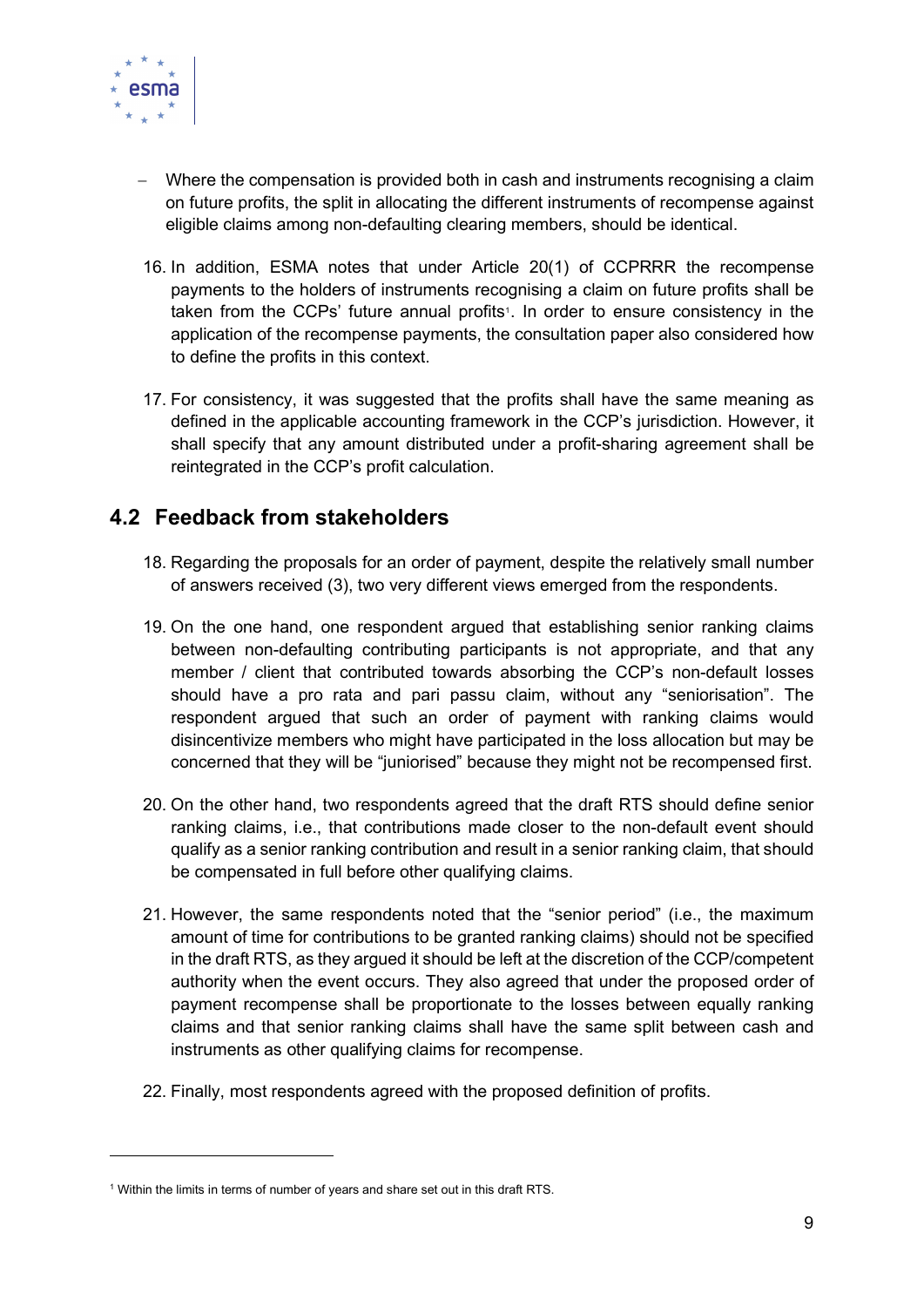

### 4.3 ESMA's feedback and content of the draft RTS

- 23. Having considered the answers received, ESMA noted a mixed support for the order of payment distinguishing between senior ranking claims and junior claims.
- 24. While noting that this approach may incentivize clearing members to contribute as early as possible where a non-default event as referred to in Article 20(1) of CCPRRR occurs, ESMA also considered that the risk of seeing their rights restricted may disincentivise clearing members to contribute at the end of the waterfall, where their contribution would be needed the most to avoid resolution.
- 25. More specifically, while acknowledging that the mandate requires ESMA to consider and to specify a certain order of payment between clearing members, ESMA noted that the legal mandate does not explicitly allow ESMA to restrict one clearing members rights to receive compensation compared to others, however such a restriction would be the result of any established order in which compensation must be paid. However, in reassessing the order, ESMA suggests keeping the approach proposed under option 1 of the cost-benefit analysis where all clearing members eligible for compensation will be treated equally, pari passu. This Option 1 would still provide an order in which recompense must be paid in providing no adjusted order, and would provide a general incentive to contribute, but no adjusted incentive to contribute early in the process.
- 26. Finally, taking into account the answers to the consultation, ESMA kept the definition of profits unchanged in the proposed final draft RTS.

# 5 Maximum number of years and maximum share of the CCP's profits

### 5.1 Background and proposed approach

- 27. In accordance with Article 20(2) of CCPRRR, the draft RTS shall specify the appropriate maximum number of years from the date of issuance of the instruments recognising a claim on future profits, during which the CCP will need to provide payments to its non-defaulting clearing members that are entitled to recompense.
- 28. Furthermore, the RTS shall also specify the appropriate maximum share of the CCP's annual profits that could be used for the recompense payments under the instruments providing a claim on the CCP's future profits.
- 29. When proposing values for the two parameters, ESMA considered the need to strike a balance between guaranteeing the interests of the possessors of the instruments of ownership (the non-defaulting clearing members entitled to recompense payments) and ensuring the CCP can maintain some level of capital reserves, e.g., to meet its investment needs.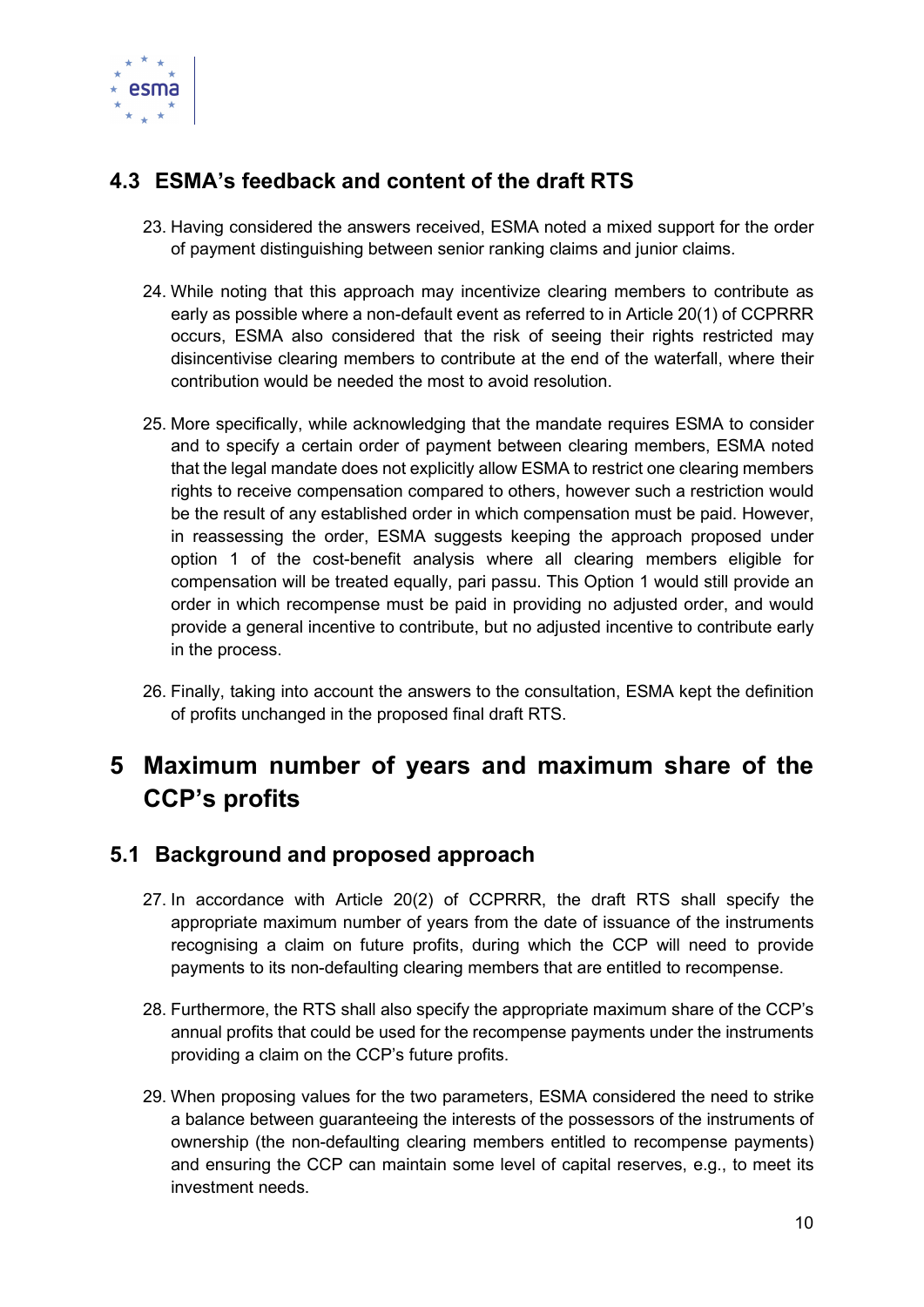

- 30. On the one hand, ESMA noted that contributions through VMGH under Article 20(1) of CCPRRR are made voluntarily by non-defaulting clearing members, so that the CCP may avoid being placed into resolution. Where the competent authority decides to request compensation, the competent authority may want to grant a material share of the profits as recompense, to ensure that non-defaulting clearing members can recoup a substantial amount of their losses. ESMA therefore considered the need to not set too restrictive limits on the maximum share of profits and the maximum number of years where establishing the period over which recompense payments could be made.
- 31. On the other hand, ESMA notes that the full allocation of a CCP's profits to the recompense contributions, should it span over a large number of years, may jeopardize the viability of the CCP, e.g. by preventing it to make the necessary investments. Similarly, allowing such payments over a long period of time may diminish the attractiveness of the CCP for its shareholders or other investors.
- 5.1.1 Setting the appropriate maximum share of profits
	- 32. Considering the need to preserve the viability of the CCP while ensuring the nondefaulting clearing members receive recompense, the maximum share of profits set in the RTS should allow CCPs to retain an appropriate share of profits for reinvestment purposes, as retained earnings or reserves.
	- 33. Having considered publicly available financial reporting data, ESMA noted that profits appropriation practices widely differ among EU CCPs.
	- 34. Based on this ESMA concluded that the suitable range would probably be between 60-80%. To follow up on this range ESMA carried out some further assessments to be in a position to suggest a maximum share of the profit. While some CCPs retained all their profits as retained earnings over the last three years, other distributed as much as 90% of profits as dividends (see Table 1, based on available CCPs' data).
	- 35. Considering the above, the proposed draft RTS submitted for consultation suggested to set a maximum share of the CCP's profits at 70%.

| <b>CCP</b>       | Retained earnings as a share of the<br><b>CCP's profits</b> |      |       |
|------------------|-------------------------------------------------------------|------|-------|
|                  | 2019                                                        | 2018 | 2017  |
| <b>BME Clear</b> | 10%                                                         | 14%  | 10%   |
| CC&G             | 38%                                                         | 5%   | 5%    |
| $ECC^*$          | 0%                                                          | 0%   | $0\%$ |
| Eurex Clearing*  | $0\%$                                                       | 0%   | $0\%$ |
| EuroCCP          | 100%                                                        | 100% | 100%  |
| LCH SA           | 36%                                                         | 0%   | 8%    |
| <b>OMIClear</b>  | 100%                                                        | 100% | 100%  |

TABLE 1: RETAINED EARNINGS AS A SHARE OF THE CCP'S PROFITS

\*ECC and Eurex Clearing have both a full profit and loss transfer agreement with their parent company.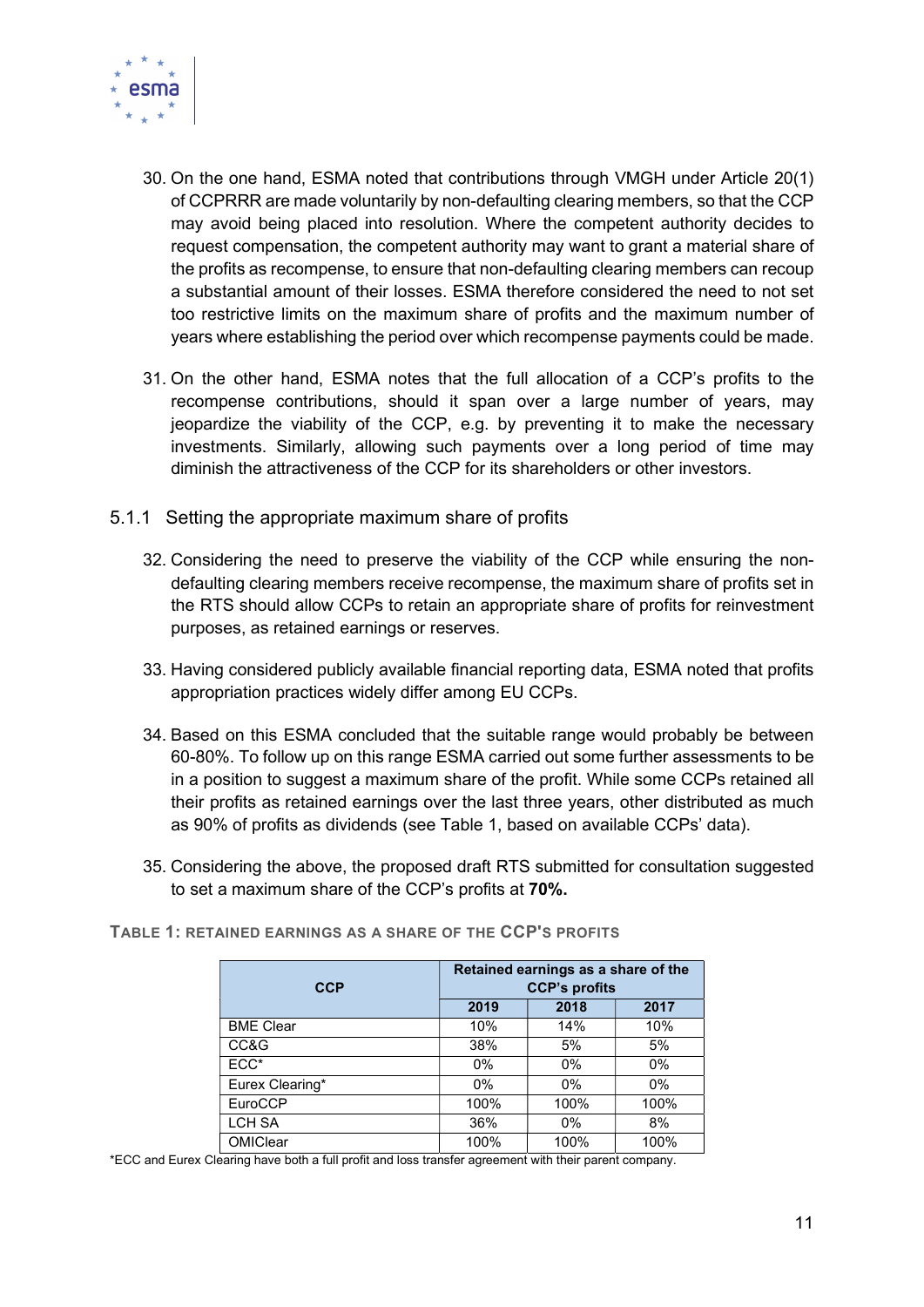

- 5.1.2 Setting the appropriate maximum number of years
	- 36. With regards to the maximum number of years and considering the likelihood of low profitability levels in the first years following a recovery, ESMA noted the importance not to redeem the ownership instruments too early, so that clearing members can recoup a fair amount of their losses.
	- 37. In contrast, ESMA noted that it was important to set a hard limit on the number of years during which recompense payments could be made, in order to preserve the attractiveness of the CCP for external investors. ESMA indeed notes that a high level of indebtedness could diminish the attractiveness of the CCP as a company, and further reduce its ability to raise funds and ensure its viability following the recovery.
	- 38. ESMA therefore suggested in the draft RTS submitted to consultation that the maximum could be set at 10 years.

### 5.2 Feedback from stakeholders

- 39. With regard to the proposed values for the maximum number of years and maximum share of profits, four respondents stated that the proposed values were excessively high. They argued that it could endanger the commercial viability and attractiveness of the CCP, taking away resources that should be dedicated to the ongoing risk management and innovation.
- 40. Instead, one respondent suggested that the proposed values could be modified in order to provide a stronger incentive for the CCPs to pay all their dues.
- 41. Respondents' suggestions as to how the maximum share of profits and number of years should be set are split into 3 options:
- A range of 10 to 25% of profits for a maximum of 5 years.
- A range of 20-30% for a short period, i.e., 3 or 5 years.
- A sliding scale, with 70% of profits available for the first 10 years, then 50% for years 11 to 20.

### 5.3 ESMA's feedback and content of the draft RTS

- 42. When considering the respondents' answers to the consultation, ESMA noted the concerns expressed with regards to both the share of profits that could be allocated to the recompense scheme and the maximum number of years.
- 43. With regard to the maximum share of profits, ESMA notes the maximum should not be set at 100% of profits, in order to guarantee the CCP's financial soundness.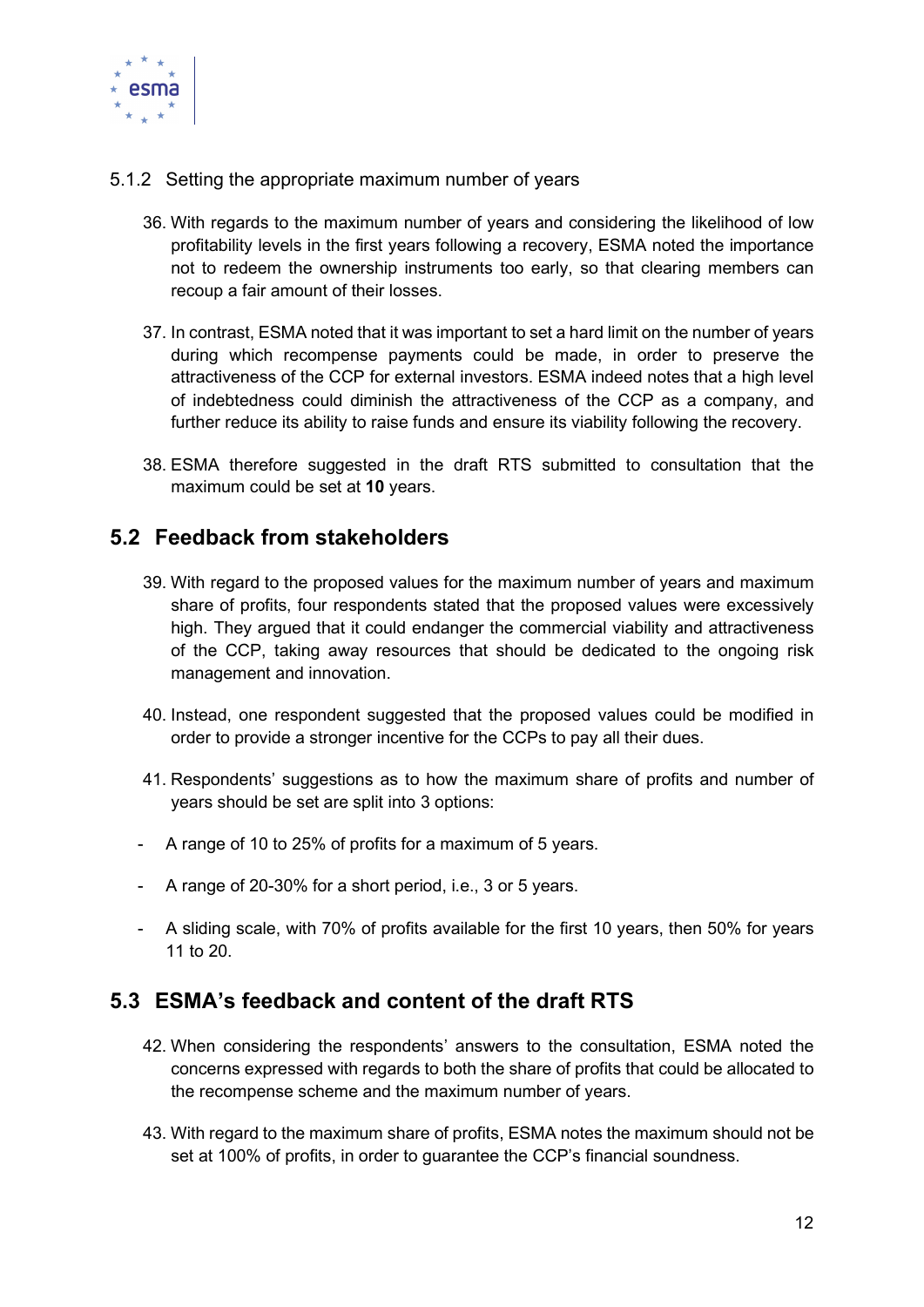

- 44. Nevertheless, ESMA also noted that under Article 20(1) of CCPRRR the possibility for the competent authority to impose a significant recompense is envisaged, as it refers to payments "until the loss has been recouped, if possible, in full". Hence the maximum share of profits should not be set too low, as this could restrain the non-defaulting clearing members from being compensated where the CCP has the financial resources to undertake such recompense.
- 45. Most importantly, ESMA noted that the draft RTS shall set a maximum amount, but that the exact share of profits may be set by the competent authority when requesting the CCP to recompense the members. Having considered the above, as well as the publicly available figures related to CCPs' retained earnings, and the concerns expressed by the market, ESMA suggests keeping a relatively high amount of profits as the maximum share of profits, and to set this maximum at 70% as proposed in the consultation paper.
- 46. With regard to the maximum number of years, while acknowledging the concerns expressed, it is ESMA's assessment that reducing the maximum number of years may significantly reduce the possibility for clearing members to recoup a material share of their losses. Similarly, in order not to jeopardise the attractiveness of a CCP, ESMA believes the number of years should not further be extended.
- 47. Having considered the above, as well as the fact that the draft RTS would only set a maximum value for the number of years, and that the actual number of years of recompense would be left at the discretion of the competent authority, ESMA would suggest keeping the proposed maximum number of years at 10 years.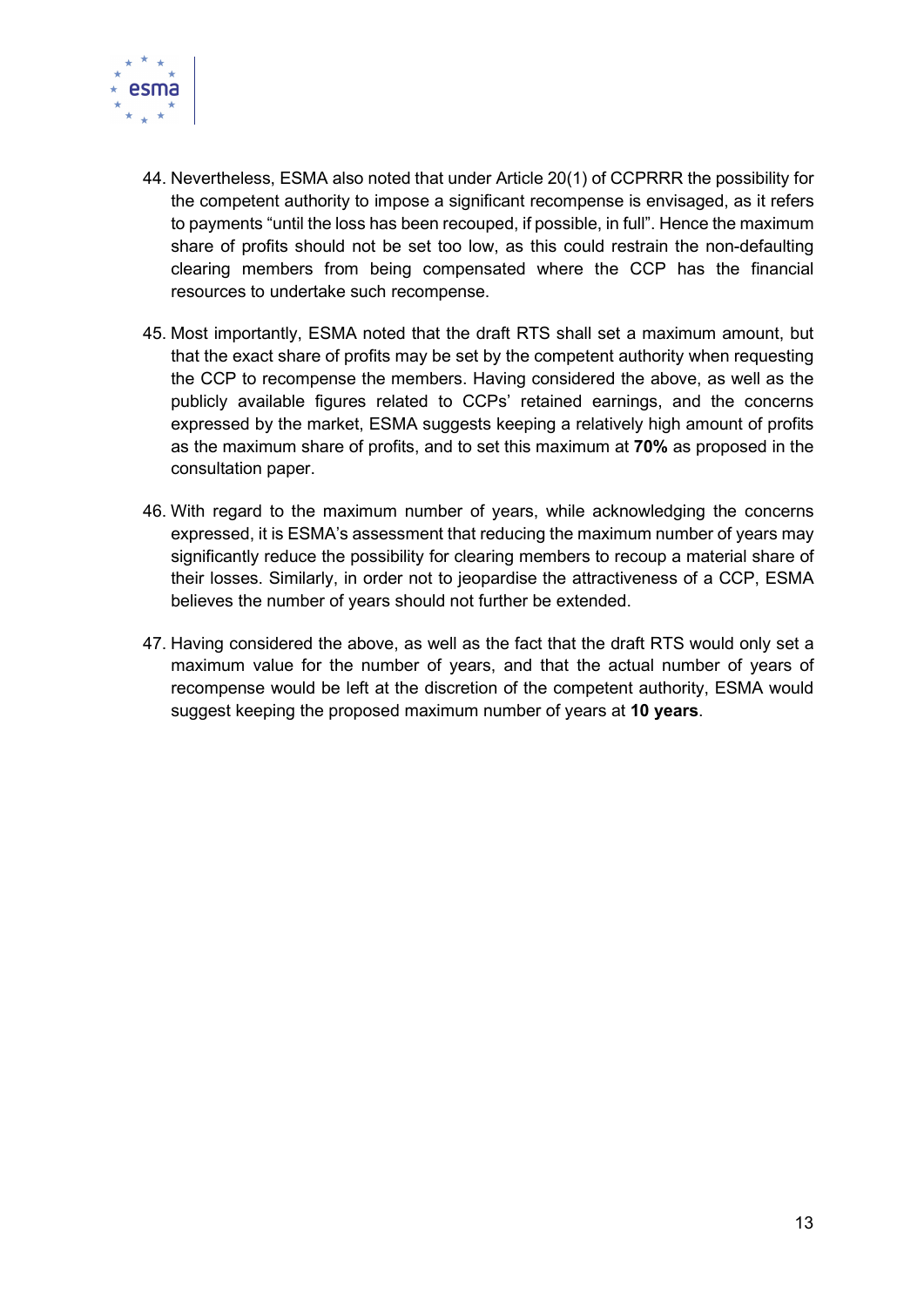

# 6 Annexes

### 6.1 Annex I - Legislative mandate to develop technical standards

Article 20(2) of CCPRRR states:

ESMA shall develop draft regulatory technical standards to specify the order in which recompense must be paid, the appropriate maximum number of years and the appropriate maximum share of the CCP's annual profits referred to in the second subparagraph of paragraph 1.

ESMA shall submit those draft regulatory technical standards to the Commission by 12 February 2022.

The Commission is empowered to supplement this Regulation by adopting the regulatory technical standards referred to in this paragraph in accordance with Articles 10 to 14 of Regulation (EU) No 1095/2010.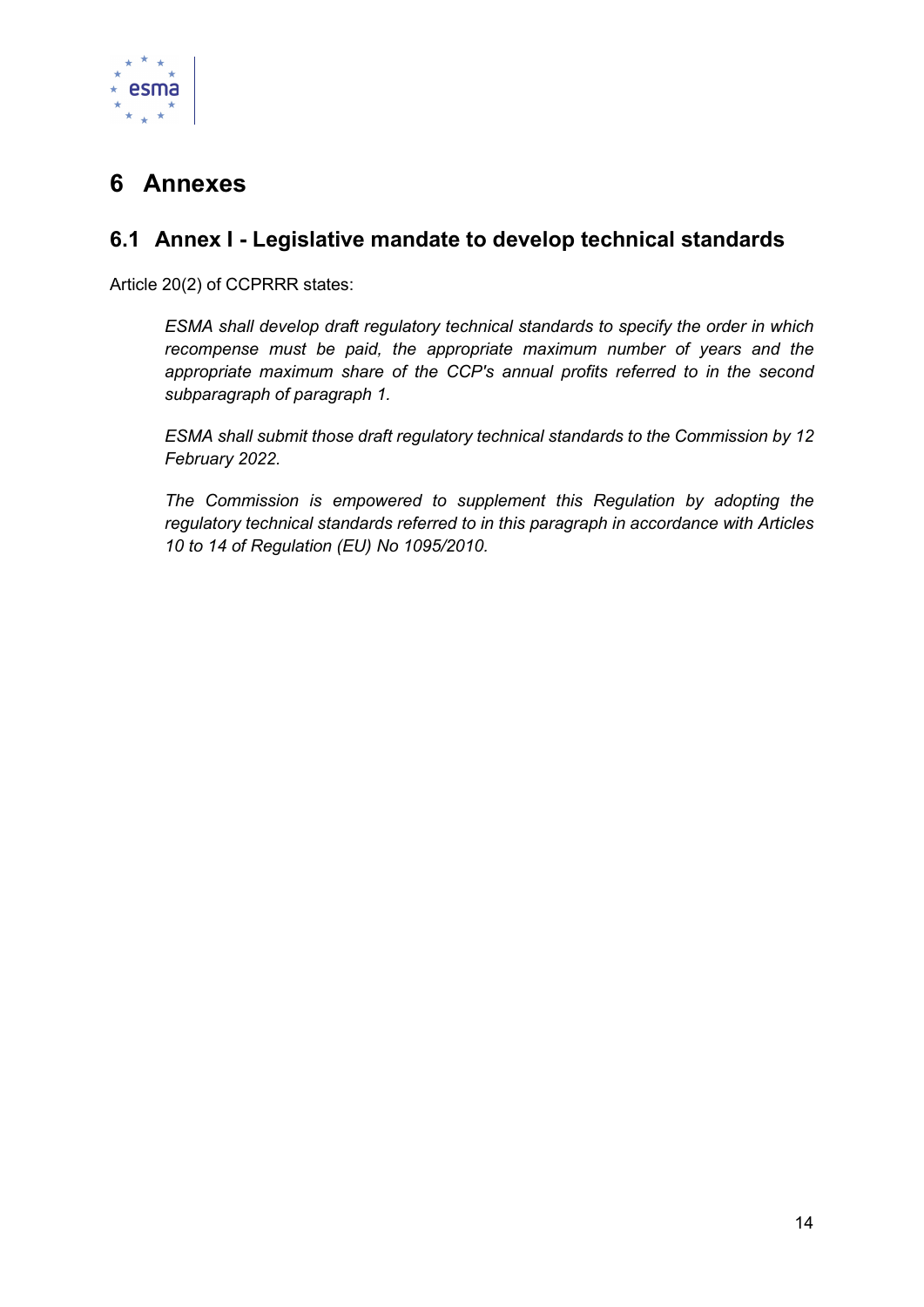

### 6.2 Annex II - Cost-benefit analysis

### 1. Introduction

Pursuant to the third subparagraph of the second paragraph of Article 20 of CCPRRR the Commission is empowered to adopt a delegated act to supplement the CCPRRR to specify the order in which recompense must be paid, the appropriate maximum number of years and the appropriate maximum share of the CCP's annual profit. ESMA shall develop draft regulatory standards to specify those aspects and ESMA shall submit those draft regulatory technical standards to the Commission by 12 February 2022.

In carrying out a cost benefit analysis on the draft regulatory technical standards it should be noted that:

- The main policy decisions have already been taken under the primary legislation (CCPRRR) and the impact of such policy decisions have already been analysed to some extent by the Impact Assessment by the European Commission<sup>2</sup>;
- ESMA does not have the power to deviate from its specific mandate provided by the Commission.
- ESMA choices in implementing its mandate should be of a purely technical nature and not contain issues of a policy nature.
- In most circumstances ESMA's policy options are limited to the approach it takes on drafting the technical advice to the Commission in accordance with the mandate.

### 2. Background

Article 20(1) of CCPRRR introduces a recompense mechanism, where a CCP in recovery caused by a non-default event has applied the arrangements and measures to reduce the value of any gains (i.e., variation margin gains haircutting (VMGH)) payable to non-defaulting clearing members and as a result has not entered into resolution. In that case, the CCP's competent authority may require the CCP to compensate the relevant clearing members for their losses in cash or require the CCP to issue instruments recognising a claim on its future profits. This recompense mechanism only applies to losses not contractually committed in the default management or recovery phases.

### 3. Options for the approach to be followed

Considering that ESMA's mandate is to develop draft regulatory technical standards to specify the order in which recompense must be paid, the appropriate maximum number of years and the appropriate maximum share of the CCP's annual profits, the only variable on which ESMA can apply and hence the actual option is to set a proportionate and transparent order of priority

<sup>2</sup> https://eur-lex.europa.eu/legal-content/EN/TXT/?uri=SWD%3A2016%3A0368%3AFIN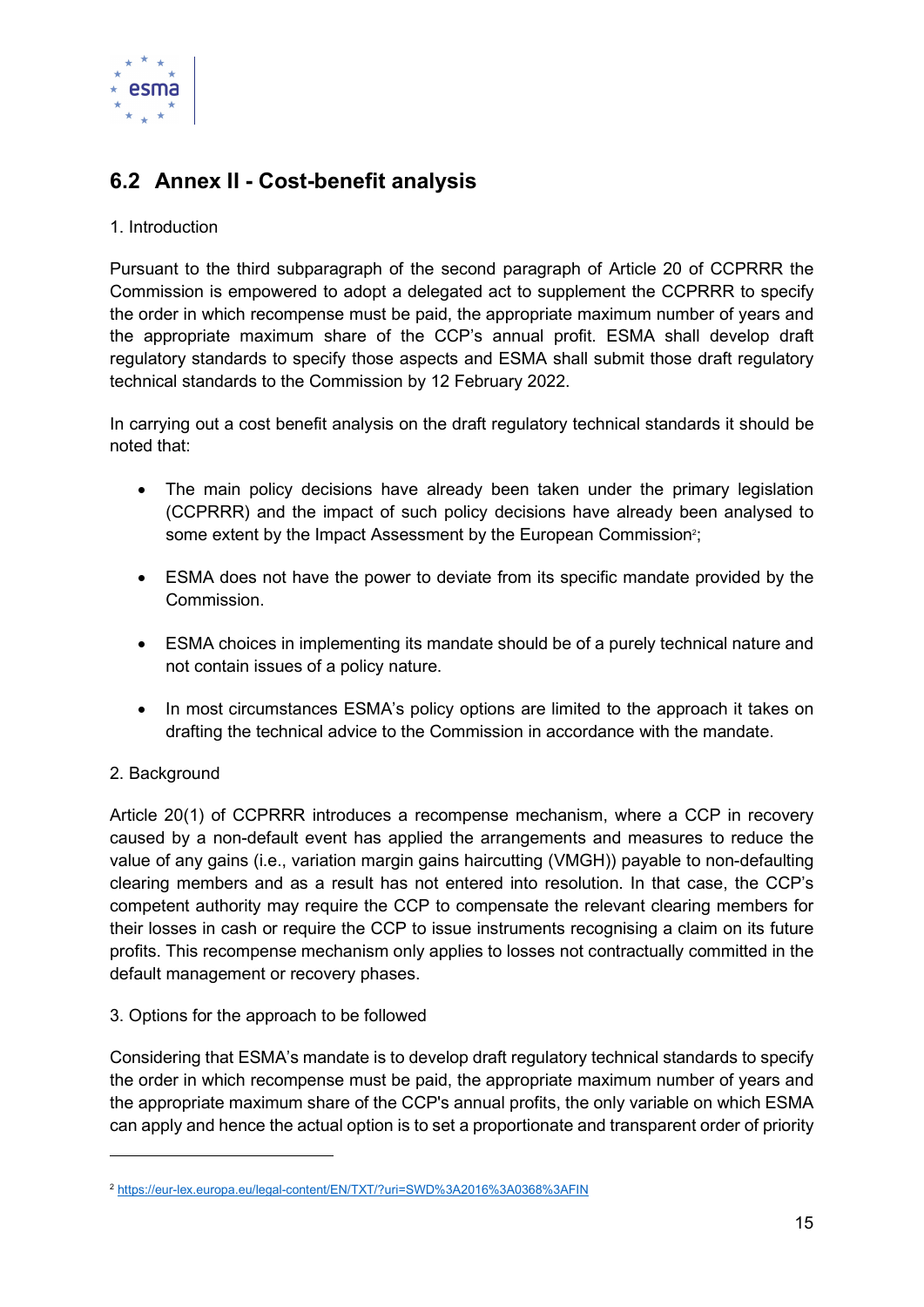

of recompense as between the non-defaulting clearing members and to specify the maximum number of years and maximum share of a CCP's profit and thereby providing the scope and setting the restrictions for when and how competent authorities may require a CCP to recompense the clearing members for their qualified losses.

### 4. Cost-benefit analysis

a) Order in which recompense must be paid

The below details the different corresponding options for the most suitable approach to be taken by the competent authorities on how to specify the order in which recompense must be paid.

| <b>Specific objective</b>                       | Ensuring that where a competent authority decides to require a<br>CCP to recompense the clearing members for their qualified losses<br>this is done in a proportionate and fair manner, considering an<br>order of recompense payments creating a suitable incentive to<br>voluntarily contribute to the CCP.                                                                                                                                                                                                                                                                                                                                                                                 |
|-------------------------------------------------|-----------------------------------------------------------------------------------------------------------------------------------------------------------------------------------------------------------------------------------------------------------------------------------------------------------------------------------------------------------------------------------------------------------------------------------------------------------------------------------------------------------------------------------------------------------------------------------------------------------------------------------------------------------------------------------------------|
| Policy option 1                                 | To not provide an order in which recompense must be paid.                                                                                                                                                                                                                                                                                                                                                                                                                                                                                                                                                                                                                                     |
| How would this option<br>achieve the objective? | This option would meet the mandate as the proposal would be to<br>actually not propose an order in which recompense must be paid.<br>It would meet the objective, where it is considered that any type of<br>priority proposed may be challenged as introducing restrictions to<br>limit one clearing members rights to receive compensation<br>compared to others and cause arbitrary, and possibly contra-<br>productive, effects in the situation where a CCP would like to<br>ensure that clearing members are interested to voluntarily agree to<br><b>VMGH</b> measures.                                                                                                                |
| <b>Policy option 2</b>                          | To provide for a two layered order in which recompense must be<br>paid.                                                                                                                                                                                                                                                                                                                                                                                                                                                                                                                                                                                                                       |
| How would this option<br>achieve the objective? | This option would meet the mandate as it proposes a priority in<br>which recompense must be paid. It would meet the objective if it is<br>considered that to introduce a senior ranking priority based on<br>when a clearing member decides to contribute is creating correct<br>incentives in the situation where a CCP would like to ensure that<br>clearing members are interested to voluntarily agree to VMGH<br>measures and results in a fair distribution of recompense to<br>clearing members with a legitimate claim. However, this approach<br>could be challenged as introducing restrictions to limit one clearing<br>members rights to receive compensation compared to others. |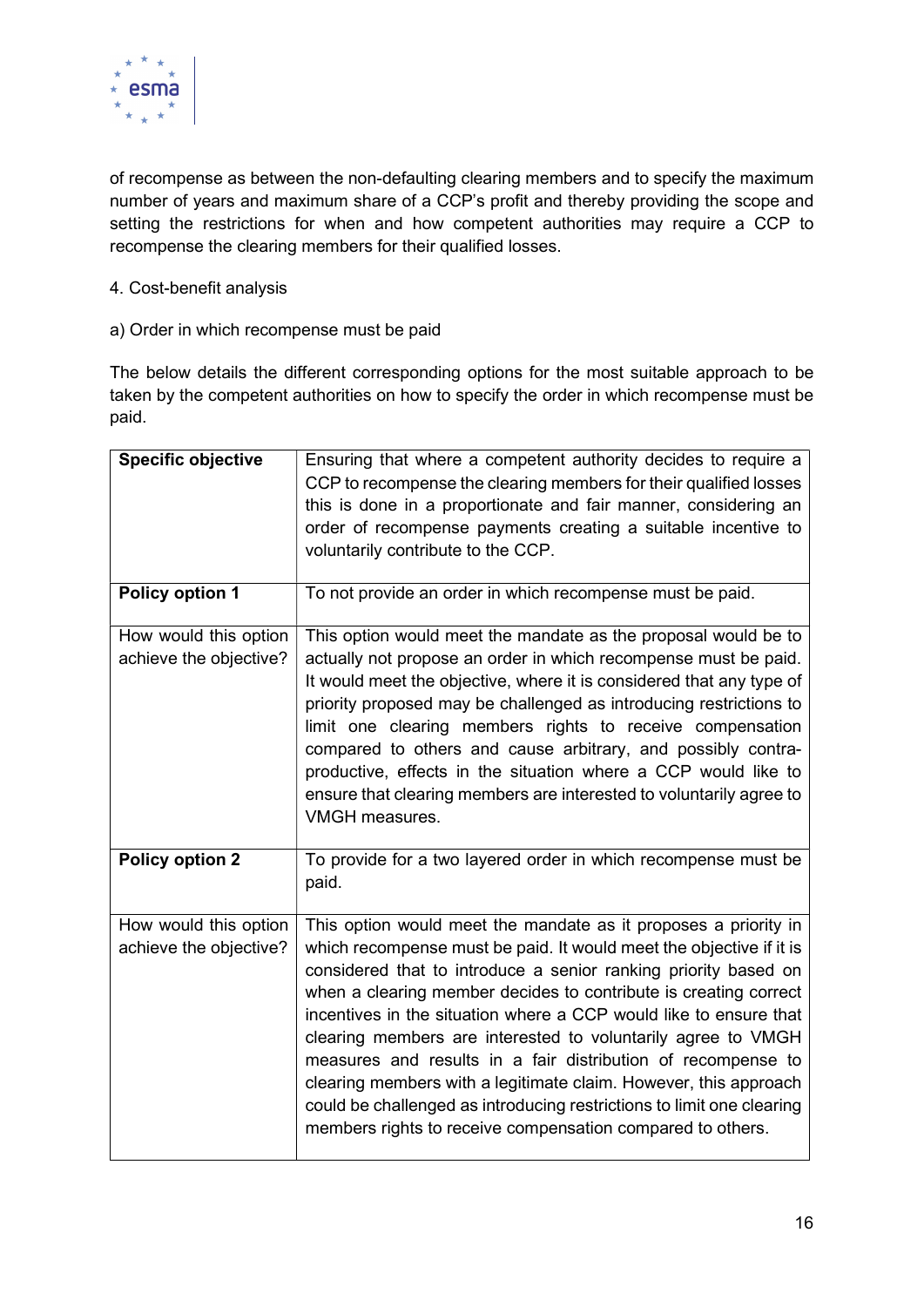

| Policy option 3                                                                                                                                                                         | To provide for a multi-layered order in which recompense must be<br>paid.                                                                                                                                                                                                                                                                                                                                                                                                                                                                                                                                                                                                                                                                                                                         |
|-----------------------------------------------------------------------------------------------------------------------------------------------------------------------------------------|---------------------------------------------------------------------------------------------------------------------------------------------------------------------------------------------------------------------------------------------------------------------------------------------------------------------------------------------------------------------------------------------------------------------------------------------------------------------------------------------------------------------------------------------------------------------------------------------------------------------------------------------------------------------------------------------------------------------------------------------------------------------------------------------------|
| How would this option<br>achieve the objective?                                                                                                                                         | This option would meet the mandate as it proposes a priority in<br>which recompense must be paid. It would meet the objective if it is<br>considered that to introduce a multilateral sequencing in the<br>ranking of priority of claims based on e.g., when a contribution is<br>made and the size of the clearing members contribution would<br>contribute to creating correct incentives in the situation where a<br>CCP would like to ensure that clearing members are interested to<br>voluntarily agree to VMGH measures and results in a fair<br>distribution of recompense to clearing members with a legitimate<br>claim. However, this approach could be challenged as introducing<br>restrictions to limit one clearing member's rights to receive<br>compensation compared to others. |
| Which policy option is<br>the preferred one?                                                                                                                                            | Option 1, given that Options 2 and 3 could be challenged as<br>introducing restrictions to limit one clearing member's rights to<br>receive compensation compared to others, and may be seen as<br>overly complex to implement.                                                                                                                                                                                                                                                                                                                                                                                                                                                                                                                                                                   |
| Is the policy chosen<br>within<br>the<br>sole<br>responsibility<br>of<br>ESMA? If not, what<br>other<br>body<br>is<br>concerned / needs to<br>informed<br>be<br><b>or</b><br>consulted? | ESMA is only providing a technical advice to the Commission<br>which has the delegated responsibility to define which option to<br>choose pursuant to its Delegated Act.                                                                                                                                                                                                                                                                                                                                                                                                                                                                                                                                                                                                                          |

| Impacts of the proposed policies: |                                                                             |  |  |  |
|-----------------------------------|-----------------------------------------------------------------------------|--|--|--|
| <b>Policy option 1</b>            |                                                                             |  |  |  |
| <b>Benefits</b>                   | No order hence very simple but may not create an incentive as<br>envisaged. |  |  |  |
| Regulator's costs                 | No costs are envisaged.                                                     |  |  |  |
| Compliance costs                  | For both CCPs and clearing members no compliance costs are<br>envisaged.    |  |  |  |
| Policy option 2                   |                                                                             |  |  |  |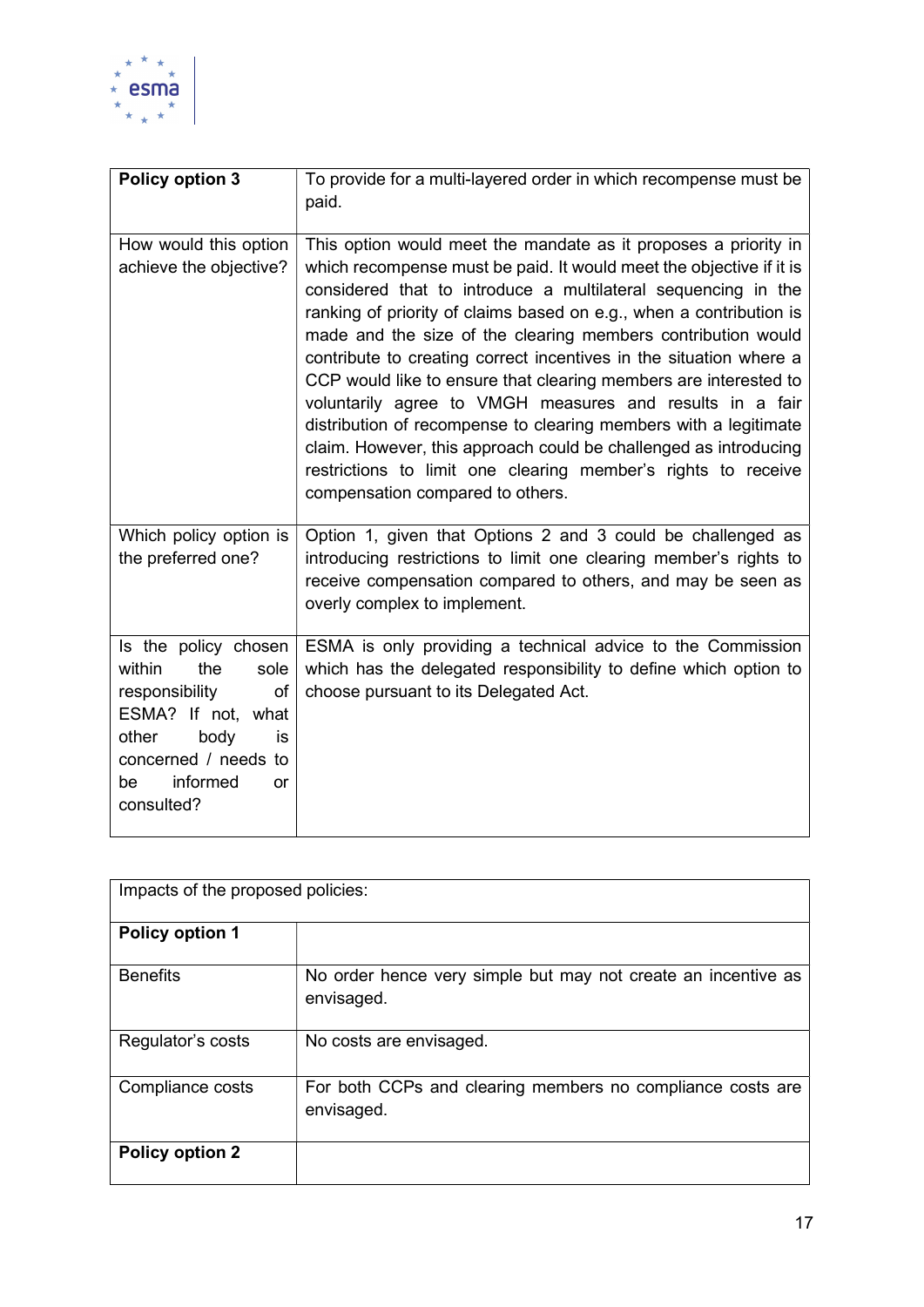

| <b>Benefits</b>        | It will provide an incentive to contribute at an early inset of the<br>CCP's decline or in a stressed financial situation without<br>establishing a complex structure of different types of priority claims<br>but will equally probably not provide an incentive to contribute later<br>in the process.                                                                                                                                                                                                                    |
|------------------------|-----------------------------------------------------------------------------------------------------------------------------------------------------------------------------------------------------------------------------------------------------------------------------------------------------------------------------------------------------------------------------------------------------------------------------------------------------------------------------------------------------------------------------|
| Regulator's costs      | Very low                                                                                                                                                                                                                                                                                                                                                                                                                                                                                                                    |
| Compliance costs       | For the CCP the compliance costs of this option may entail some<br>costs for the CCP as whilst the rules should be applicable without<br>discretion there would be some cost to establish control measures<br>in form of procedures and reporting and IT tools to register<br>contributions and corresponding claims and control measures in<br>form of procedures and reporting.<br>For the clearing members the compliance costs are very low as<br>the applied priority should be clear.                                 |
| <b>Policy Option 3</b> |                                                                                                                                                                                                                                                                                                                                                                                                                                                                                                                             |
| <b>Benefits</b>        | It will provide an incentive to contribute at an early inset of the<br>CCP's decline or in a stressed financial situation however, whilst it<br>may in some ways create a well-considered structure based on<br>fairness and incentive it may also raise issues as to proportionality,<br>undue restrictions, result in reduced incentives to contribute later<br>in the process and may be considered as too burdensome to<br>implement bearing in mind the relatively limited scope of this<br>applied order of priority. |
| Regulator's costs      | Could be high in managing and monitoring<br>depending<br>on<br>complexity.                                                                                                                                                                                                                                                                                                                                                                                                                                                  |
| Compliance costs       | For the CCP the compliance costs of this option may entail some<br>significant costs for the CCP as whilst the rules should be<br>applicable without discretion there would be some cost to establish<br>control measures in form of procedures and reporting and IT tools<br>to register contributions and corresponding claims and control<br>measures in form of procedures and reporting.<br>For the clearing members fairly low as it is the CCPs' requirement<br>to apply the order of payments.                      |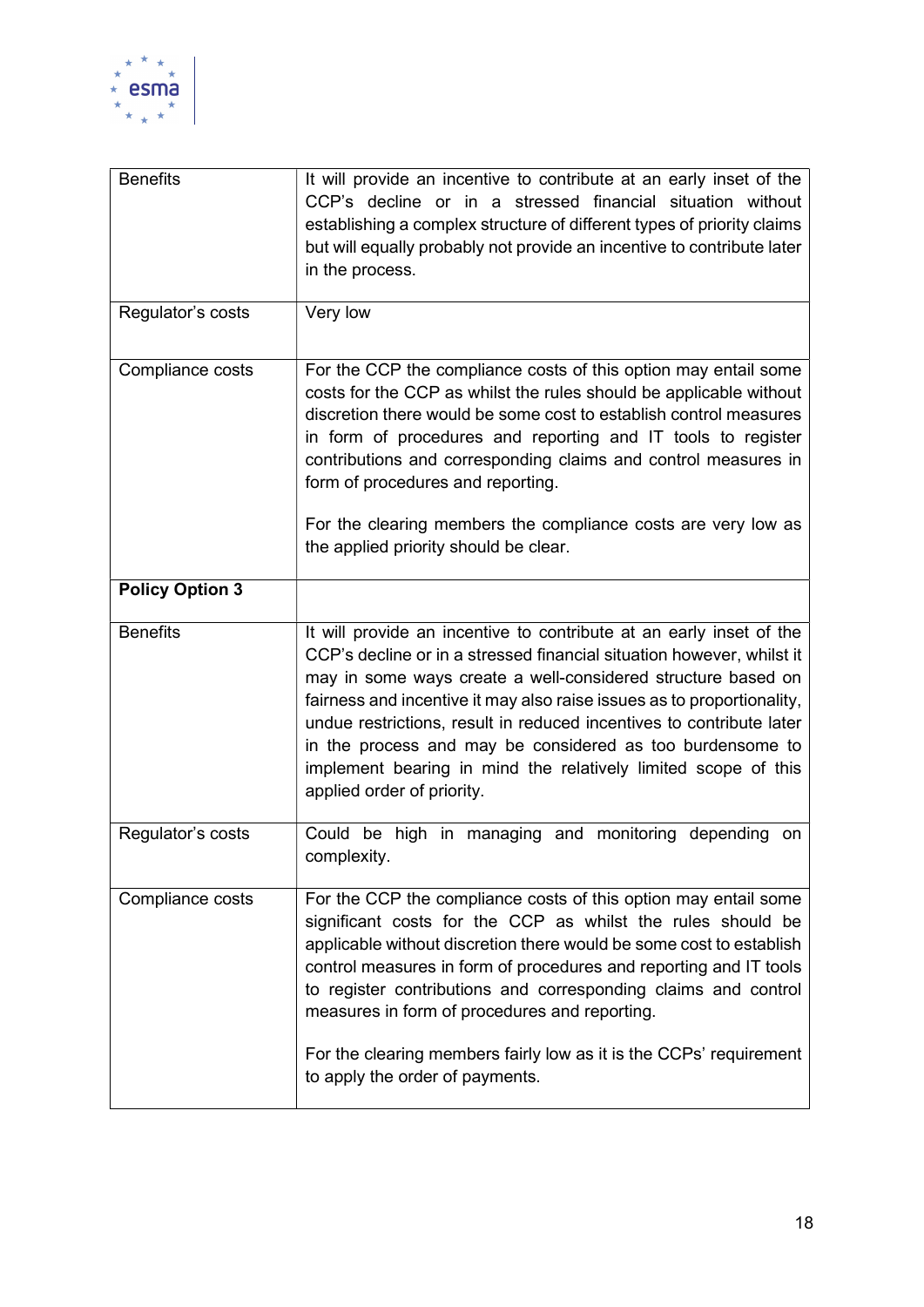

b) Appropriate maximum number of years and share of the CCP's annual profits

In accordance with Article 20(2) of CCPRRR, the draft RTS shall specify the appropriate maximum number of years from the date of issuance of the instruments recognising a claim on future profits, during which the CCP will need to provide payments to its non-defaulting clearing members that are entitled to recompense. The RTS shall also specify the appropriate maximum share of the CCP's annual profits that could be used for the recompense payments under the instruments providing a claim on the CCP's future profits. ESMA has considered the need to strike a balance between guaranteeing the interests of the possessors of the instruments of ownership (the non-defaulting clearing members entitled to recompense payments) and ensuring the CCP can maintain some level of capital reserves, e.g., to meet its investment needs.

Below are detailed the different corresponding policy options on how to determine the appropriate maximum number of years and the appropriate maximum share of the CCP's annual profit. ESMA notes that as it is the maximum number of years and maximum share of the CCP's profit, hence it is for the competent authority to determine the actual number of years and actual share of profit for a certain event where it has been prescribed that the CCP shall recompensate eligible claims of qualifying clearing members. This affects the options set out below as ESMA has not covered options within a range, i.e., where the competent authority decides to apply a long period of time for recompense but with a low share of the CCP's profit, as this decision would depend on the actual situation and the CCP at hand.

| <b>Specific objective</b>                       | Ensuring that where a competent authority decides to require a<br>CCP to recompense the clearing members for their qualified losses<br>this is done in a proportionate and fair manner, ensuring the<br>obligation to recompensate such clearing members with eligible<br>claims are balanced between the interest of clearing members to<br>be compensated and the viability of the CCP as a competitive<br>provider of clearing services.<br>Hence, setting an appropriate limit on the maximum number of<br>years and share of profits should ensure that the recompense<br>payments do not jeopardize the viability of the CCP, nor diminish<br>the attractiveness of the CCP for its shareholders and external |
|-------------------------------------------------|---------------------------------------------------------------------------------------------------------------------------------------------------------------------------------------------------------------------------------------------------------------------------------------------------------------------------------------------------------------------------------------------------------------------------------------------------------------------------------------------------------------------------------------------------------------------------------------------------------------------------------------------------------------------------------------------------------------------|
| Policy option 1                                 | investors over a long period.<br>To set an unlimited maximum number of years and to set the                                                                                                                                                                                                                                                                                                                                                                                                                                                                                                                                                                                                                         |
|                                                 | maximum share of the CCP's annual profits that could be used for<br>the recompense payments to 100%.                                                                                                                                                                                                                                                                                                                                                                                                                                                                                                                                                                                                                |
| How would this option<br>achieve the objective? | This option would probably not meet the mandate as to<br>systematically recompense the clearing members in full does not<br>seem envisaged under the regulation, however any limitation is at<br>the cost of the clearing members. This option may though be<br>detrimental to the viability of the CCP if maximum values are                                                                                                                                                                                                                                                                                                                                                                                       |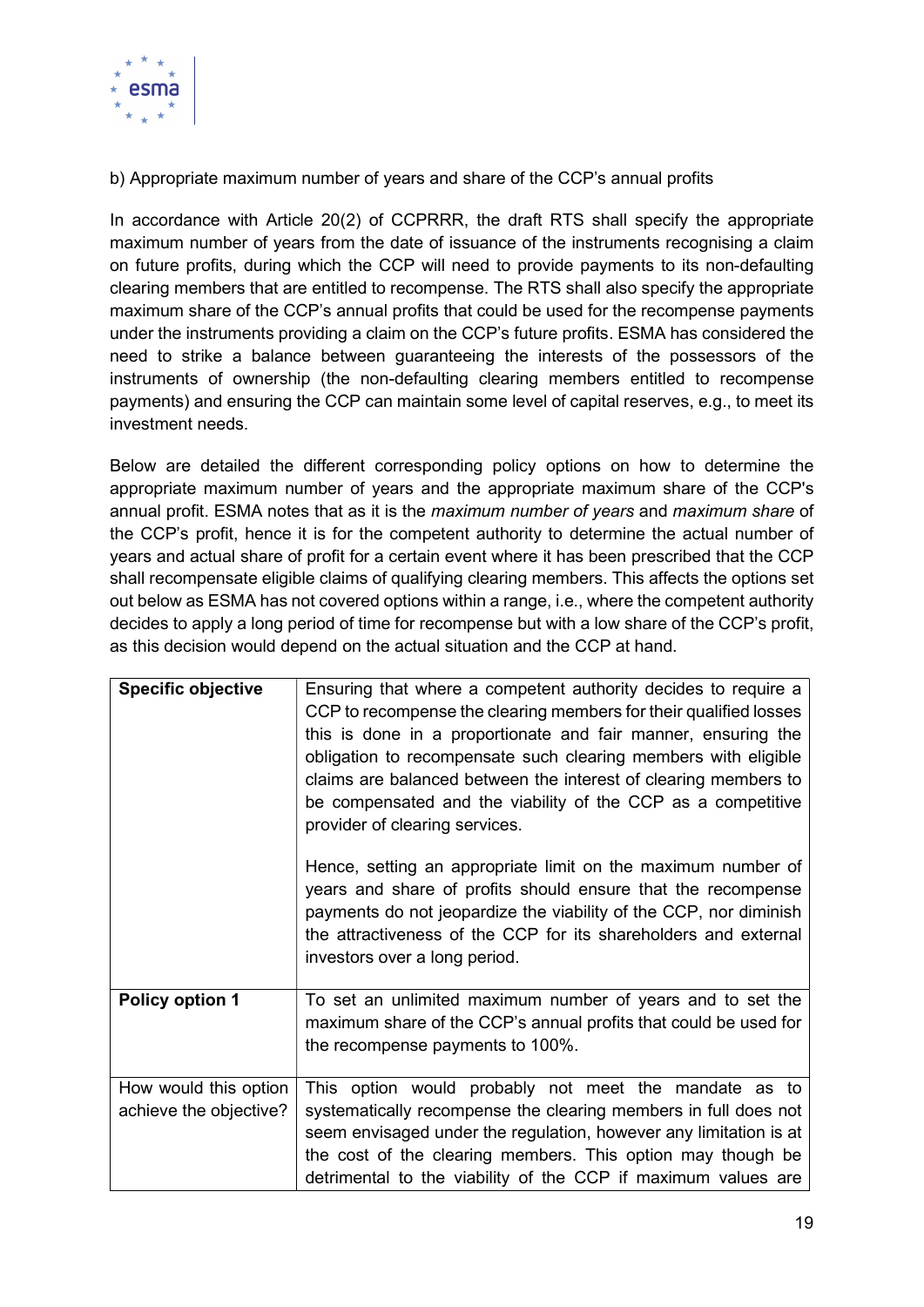

|                                                 | applied by the competent authority as it could diminish the<br>attractiveness of the CCP for its shareholders and external<br>investors over a long period.<br>To ensure clearing members are incentivised to provide for<br>voluntary support will in the end depend on the viability of the CCP,<br>hence it may be fair to conclude that to balance the interest<br>between clearing members and other stakeholders of the CCP,<br>may be more efficient than ensuring clearing members are fully                                                   |
|-------------------------------------------------|--------------------------------------------------------------------------------------------------------------------------------------------------------------------------------------------------------------------------------------------------------------------------------------------------------------------------------------------------------------------------------------------------------------------------------------------------------------------------------------------------------------------------------------------------------|
|                                                 | recompensated.                                                                                                                                                                                                                                                                                                                                                                                                                                                                                                                                         |
| <b>Policy option 2</b>                          | To set the maximum number of years to a fairly high number of<br>years, e.g., 10 years and to determine the maximum share of the<br>CCP's annual profits that could be used for the recompense<br>payments also fairly high, e.g., to 60-80%.                                                                                                                                                                                                                                                                                                          |
| How would this option<br>achieve the objective? | This option would meet the mandate and would achieve the<br>objective of establishing a proportionate balance between clearing<br>members and other stakeholders of the CCP.                                                                                                                                                                                                                                                                                                                                                                           |
| Policy option 3                                 | To set the maximum number of years to a very short period, e.g.,<br>3 years and to determine the maximum share of the CCP's annual<br>profits that could be used for the recompense payments also very<br>low, e.g., 20-30%. leaving a fairly wide scope for distribution of<br>profits.                                                                                                                                                                                                                                                               |
| How would this option<br>achieve the objective? | This option may meet the mandate, but it may equally fall short of<br>meeting the requirements that recompense "shall entitle the<br>possessor to receive payments from the CCP on an annual basis<br>until the loss has been recouped, if possible in full, subject to an<br>appropriate maximum number of years from the date of issuance".<br>It would likely be detrimental to the incentive for clearing members<br>to contribute as those narrow ranges would most likely have a<br>negative impact on the recompense level to clearing members. |
| Which policy option is<br>the preferred one?    | Option 2, given that Option 1 could be seen as tilting the balance<br>too much in favour of clearing members and Option 3 could be<br>seen as tilting the balance towards ownership interests and<br>investors and may be challenged as not meeting the aim of the<br>regulation. Option 2 would be the most appropriate and<br>proportionate approach to ensure a clear incentive to contribute by<br>clearing members but to balance the interests of clearing members<br>and other stakeholders of the CCP.                                         |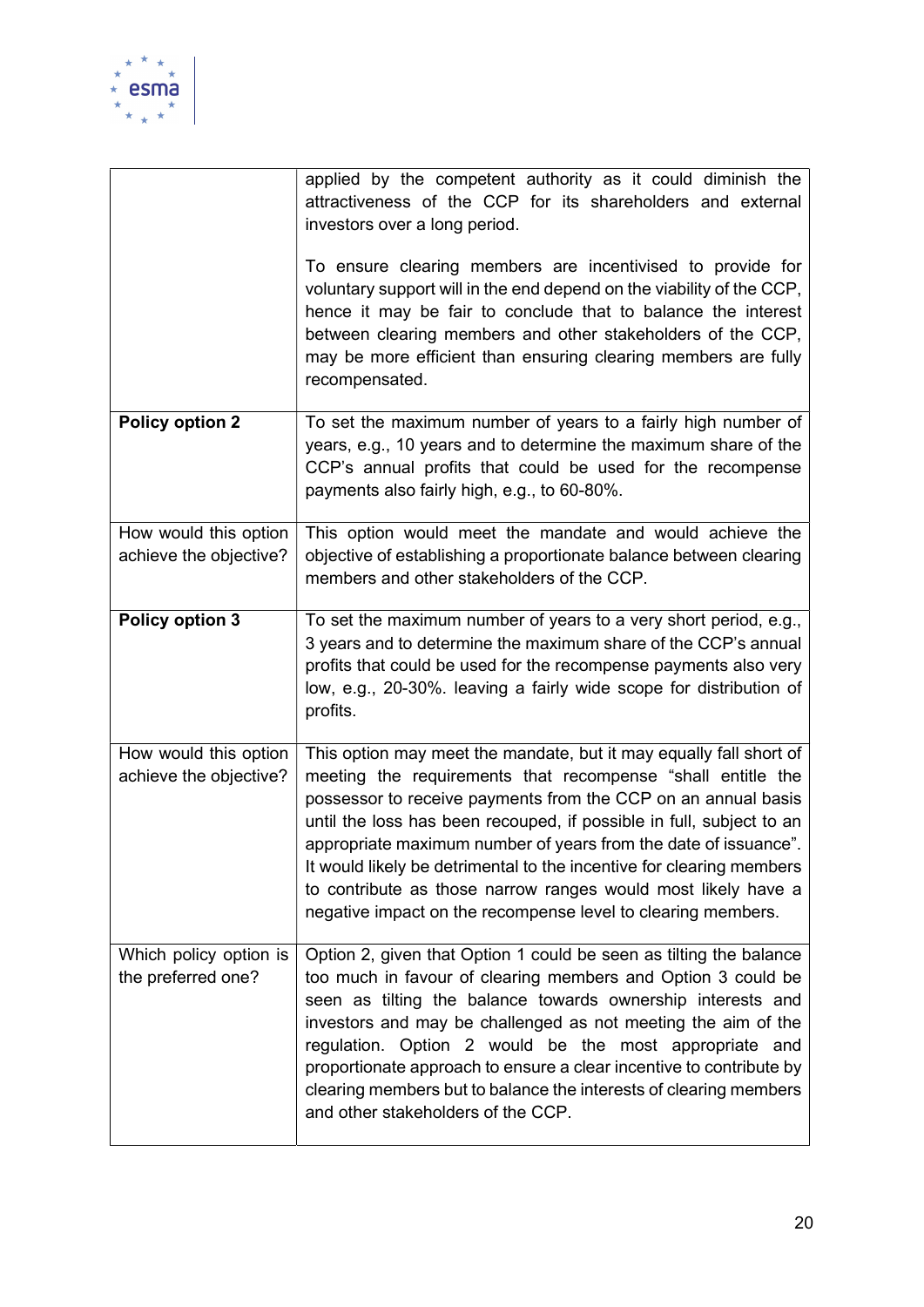

|                         | Is the policy chosen ESMA is only providing a technical advice to the Commission |
|-------------------------|----------------------------------------------------------------------------------|
| within<br>sole  <br>the | which has the responsibility to define which option to choose                    |
| responsibility<br>of    | pursuant to its Delegated Act.                                                   |
| ESMA? If not, what      |                                                                                  |
| is<br>other<br>body     |                                                                                  |
| concerned / needs to    |                                                                                  |
| informed<br>be<br>or    |                                                                                  |
| consulted?              |                                                                                  |
|                         |                                                                                  |

| Impacts of the proposed policies: |                                                                                                                                                                                                                                                                                          |  |  |  |
|-----------------------------------|------------------------------------------------------------------------------------------------------------------------------------------------------------------------------------------------------------------------------------------------------------------------------------------|--|--|--|
| Policy option 1                   |                                                                                                                                                                                                                                                                                          |  |  |  |
| <b>Benefits</b>                   | No limitations hence very simple but may create an unbalanced<br>result and not in the best interest of the CCP, i.e., not meeting the<br>objective of creating a viable CCP.                                                                                                            |  |  |  |
| Regulator's costs                 | Normal costs, as it is envisaged under CCPRRR that the<br>competent authority will have to apply the ranges to the CCP and<br>decide on the number of years and maximum share of profit.                                                                                                 |  |  |  |
| Compliance costs                  | For both CCPs and clearing members no costs are envisaged to<br>comply, but CCP may have high costs in attracting interest in<br>ownership and investments due to the liability to clearing members<br>until repaid.<br>For the clearing members very low as the applied priority should |  |  |  |
|                                   | be clear.                                                                                                                                                                                                                                                                                |  |  |  |
| <b>Policy option 2</b>            |                                                                                                                                                                                                                                                                                          |  |  |  |
| <b>Benefits</b>                   | It is a balanced approach between competing interests of the CCP,<br>with the overall aim to ensure the CCP's viability.                                                                                                                                                                 |  |  |  |
| Regulator's costs                 | Normal costs, as it is envisaged under CCPRRR that the<br>competent authority will have to apply the ranges to the CCP and<br>decide on the number of years and maximum share of profit.                                                                                                 |  |  |  |
| Compliance costs                  | For the CCP fairly low as the rules should be applicable without<br>discretion. The CCP may however have somewhat higher costs in<br>attracting interest in ownership and investments due to the liability<br>to clearing members until repaid.                                          |  |  |  |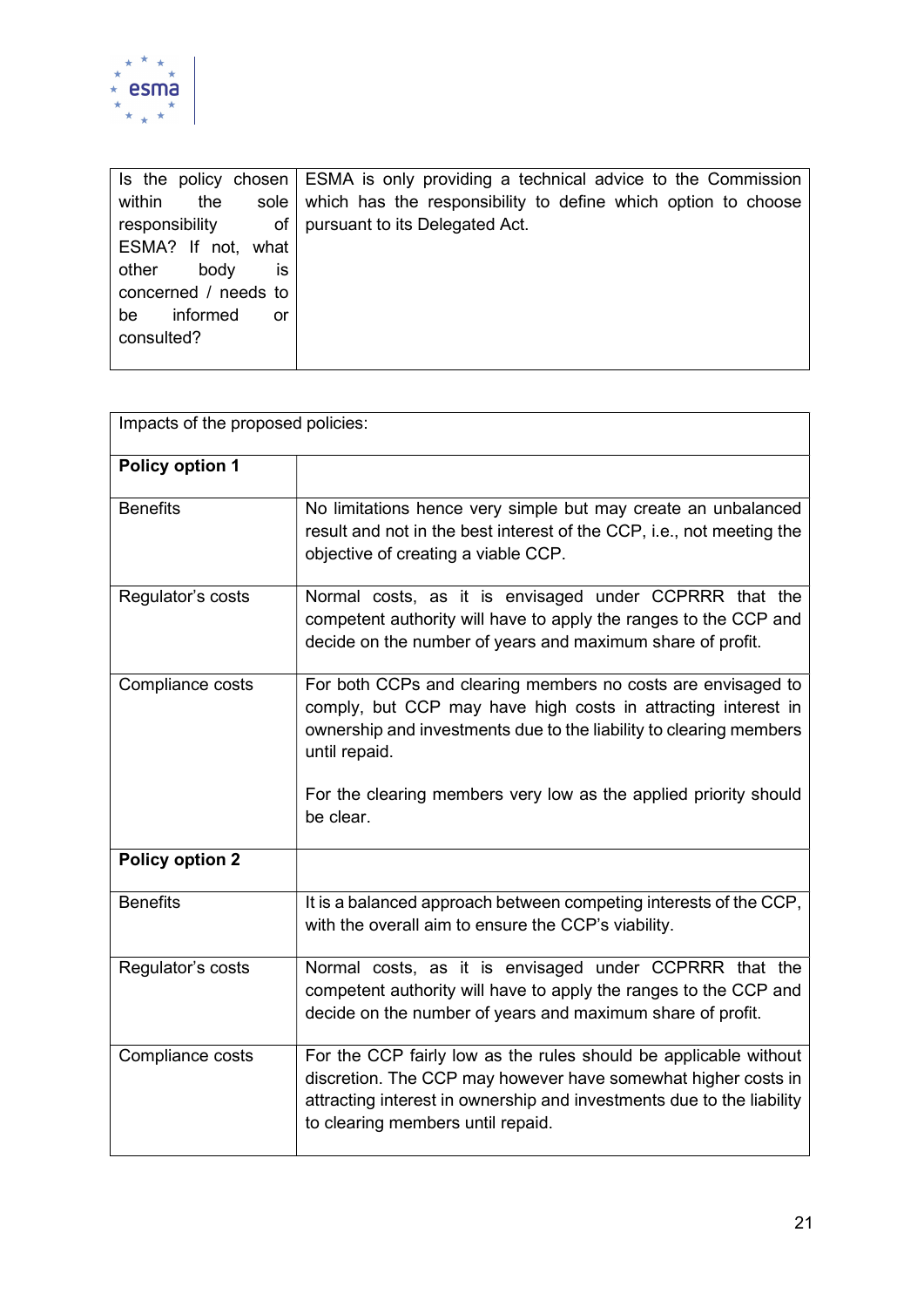

|                        | For the clearing members very low as the applied priority should<br>be clear.                                                                                                                                                                               |
|------------------------|-------------------------------------------------------------------------------------------------------------------------------------------------------------------------------------------------------------------------------------------------------------|
| <b>Policy Option 3</b> |                                                                                                                                                                                                                                                             |
| <b>Benefits</b>        | This Option is beneficial to the CCP to the extent it may assist in<br>ensuring ownership and investments are stable and viable,<br>however, it will most likely result in a loss of incentives to voluntarily<br>assist the CCP in financial difficulties. |
| Regulator's costs      | Normal costs, as it is envisaged under CCPRRR that the<br>competent authority will have to apply the ranges to the CCP and<br>decide on the number of years and maximum share of profit.                                                                    |
| Compliance costs       | For the CCP fairly low as the rules should be applicable without<br>discretion.<br>For the clearing members very low as the applied priority should<br>be clear.                                                                                            |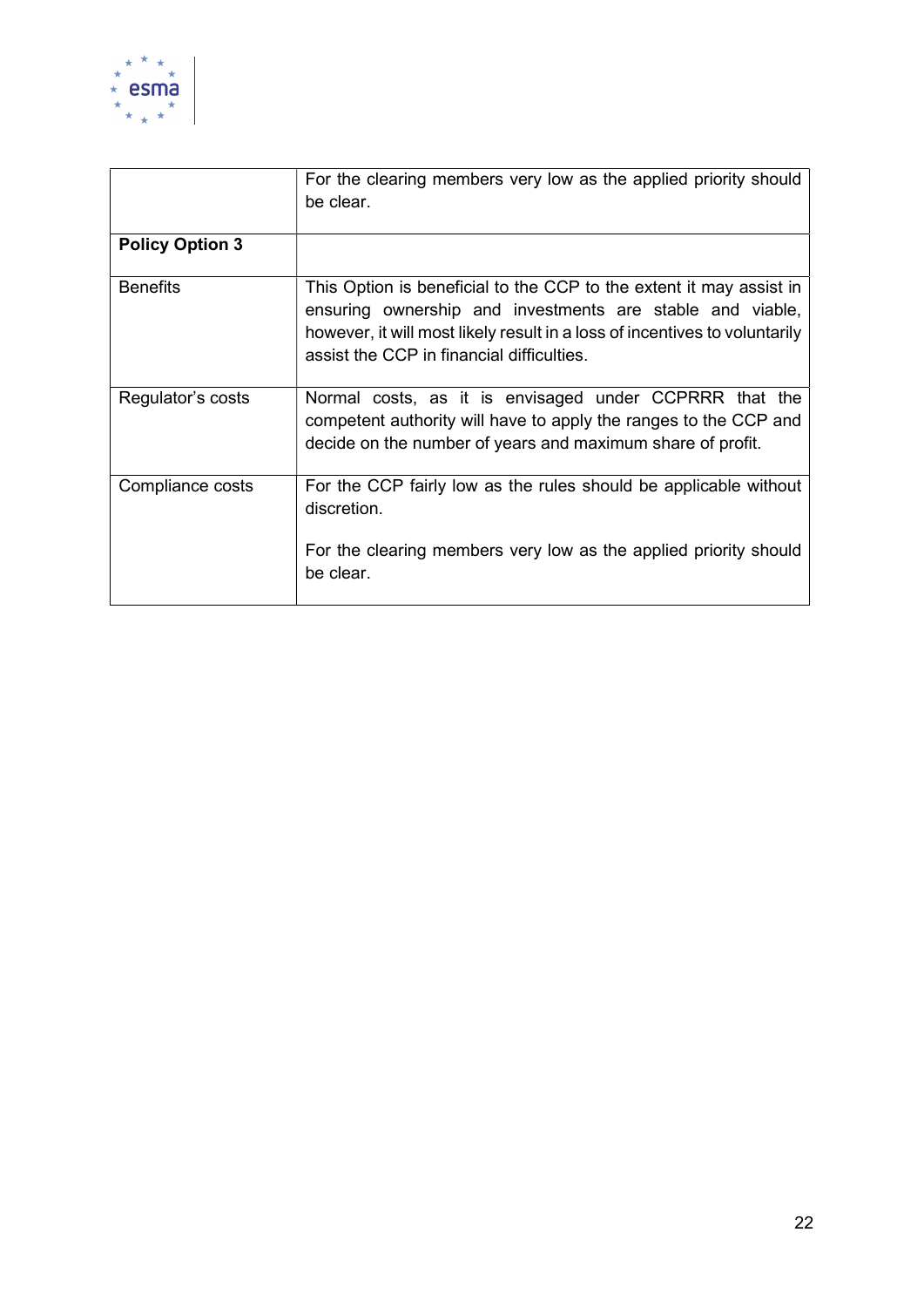

### 6.3 Annex III - Advice of the Securities and Markets Stakeholder **Group**

In accordance with Article 16 of the ESMA Regulation, ESMA has requested the advice of the Securities and Markets Stakeholder Group (SMSG). The SMSG has not provided any comment.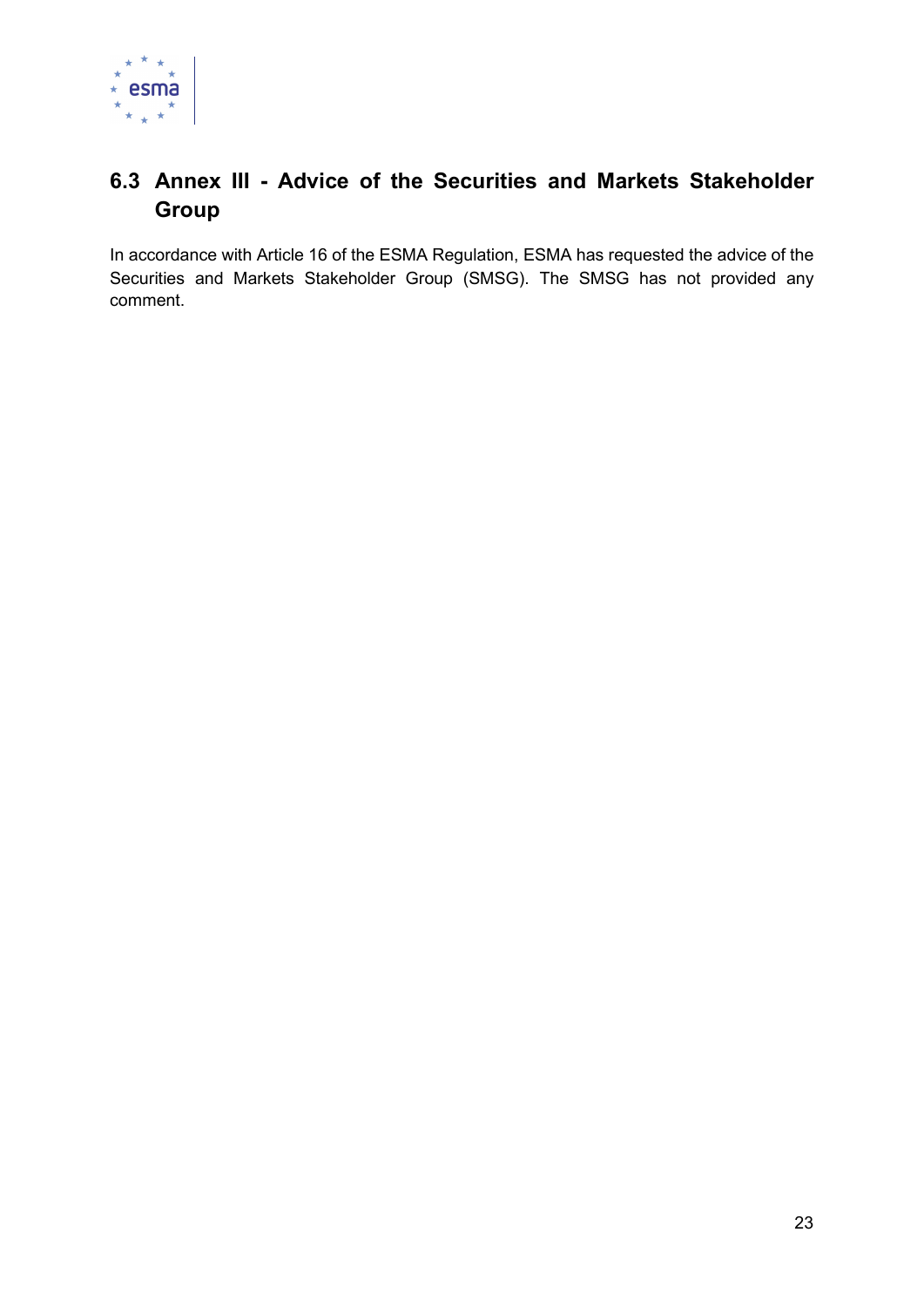

### 6.4 Annex IV –Draft regulatory technical standards specifying the conditions for the recompense under Article 20(1)

### COMMISSION DELEGATED REGULATION (EU) No …/..

supplementing Regulation (EU) No 2021/23 of the European Parliament and of the Council with regard to regulatory technical standards specifying the order in which recompense must be paid, the appropriate maximum number of years and the appropriate maximum share of the CCP's annual profits referred to in the second subparagraph of paragraph 1 of Article 20

#### of  $[ ]$

#### (text with EEA relevance)

THE EUROPEAN COMMISSION,

Having regard to the Treaty on the Functioning of the European Union,

Having regard to Regulation (EU) No 2021/23 of the European Parliament and of the Council of 16 December 2020 on a framework for the recovery and resolution of central counterparties, and in particular Article 20(2), third subparagraph thereof,

Whereas:

- (1) In order to ensure a fair and proportional treatment among non-defaulting clearing members eligible for recompense, all eligible non-defaulting clearing members should be recompensed in the same order, and the recompense should be proportional to the losses identified of each non-defaulting clearing member. Also, where there is a split between cash payments and instruments recognising a claim on future profits, the allocation between the cash payments and those instruments should be identical for all recompensed non-defaulting clearing members.
- (2) The setting down of the maximum share of CCP profits from which the recompense is to be paid and the maximum number of years over which it is to be paid should allow the CCP's competent authority, where relevant, to require the CCP to grant a material share of the profits as recompense, to ensure that non-defaulting clearing members can recoup a substantial amount of their losses. At the same time, setting an appropriate limit on the maximum number of years and share of profits should ensure that the recompense payments do not jeopardize the viability of the CCP, nor diminish the attractiveness of the CCP for its shareholders and external investors over a long period.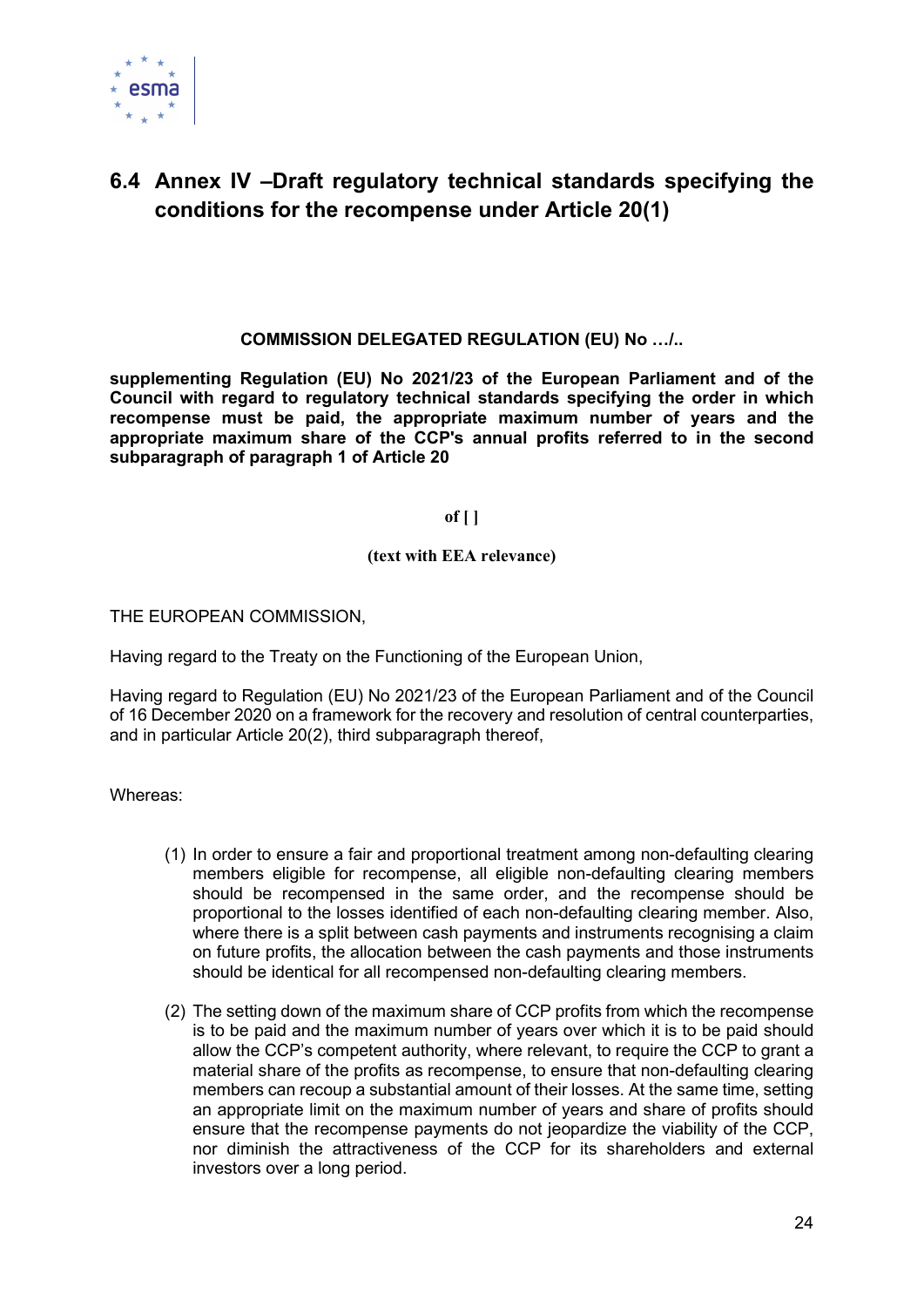

- (3) This Regulation is based on the draft regulatory technical standards submitted by the European Securities and Markets Authority (ESMA) to the Commission.
- (4) In accordance with Article 10 of Regulation (EU) 1095/2010 of the European Parliament and the Council of 24 November 2010, ESMA has conducted open public consultations on such draft regulatory technical standards, analysed the potential related costs and benefits and requested the advice of the Securities and Markets Stakeholder Group established in accordance with Article 37 of Regulation (EU) No 1095/2010,

#### HAS ADOPTED THIS REGULATION:

#### Article 1

#### Order in which the recompense shall be paid

- 1. Where the competent authority of a CCP has required the CCP to recompense clearing members in accordance with Article 20(1) of Regulation (EU) No 2021/23 through cash payments or where it has required the CCP to issue instruments recognising a claim on the future profits of the CCP, all eligible non-defaulting clearing members should be recompensed pari passu.
- 2. Where the compensation referred to in paragraph 1 is done both in cash and through the distribution of instruments recognizing a claim on the CCP's of ownership in future profits, the allocation or split between cash and non-cash recompense shall be identical among eligible non-defaulting clearing members and the total recompense shall be proportional to the losses of each non-defaulting clearing member.
- 3. Annual payments linked to instruments recognising a claim on the future profits of the CCP shall be taken from the CCP's profits, subject to the limits set in accordance with Articles 2 and 3.
- 4. For the purposes of Article 20(1) of Regulation (EU) No 2021/23, the CCP's annual profit shall have the same meaning as under the applicable accounting framework for the CCP. Any profit-transfer agreement that may impair the profit level shall be reintegrated in the CCP's profit amount.

#### Article 2

#### Maximum share of the CCP's annual profits